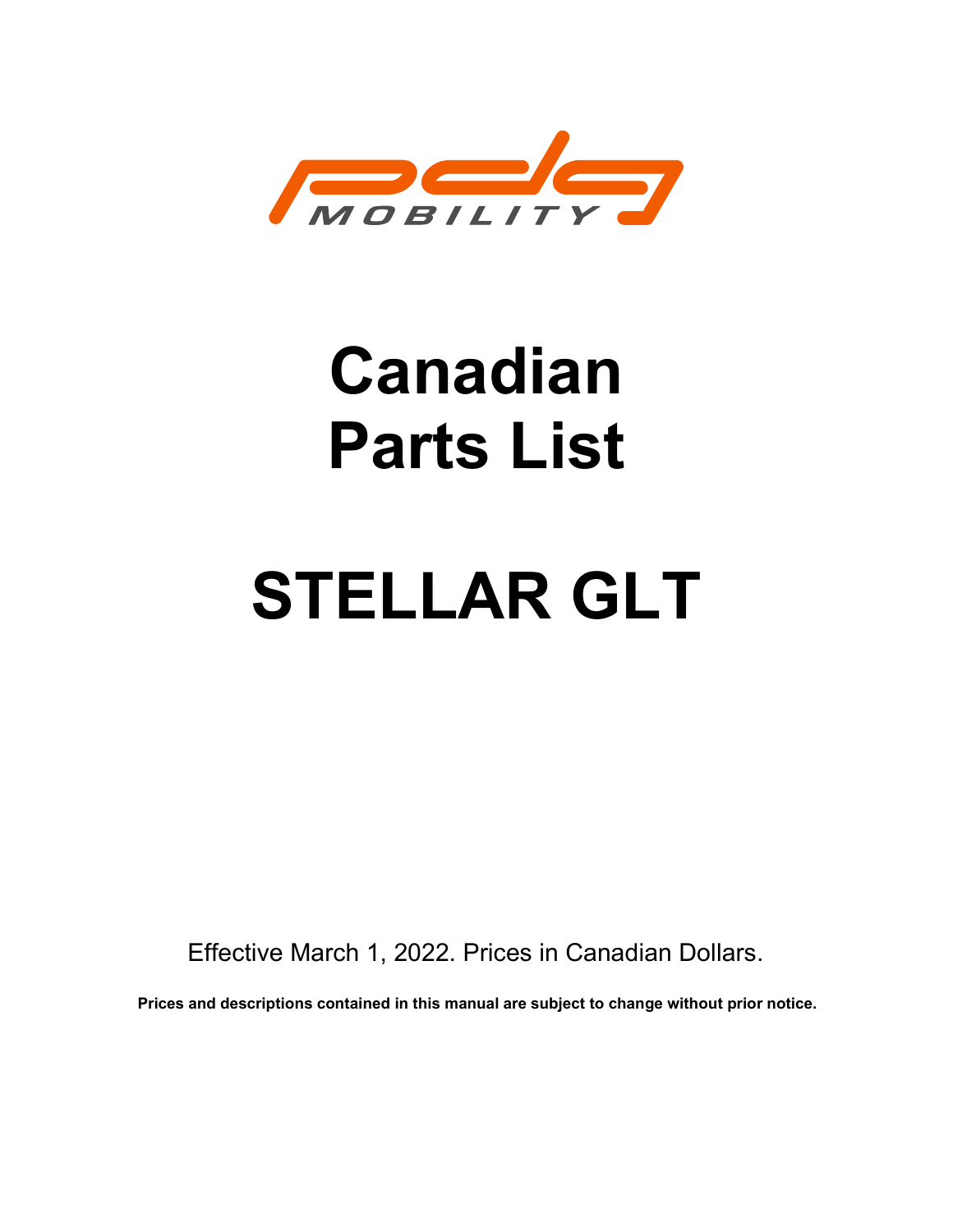# **Stellar GLT Frame-Seat Pan**

#### **Frame Components**

#### Retail Price

|       | <b>Stellar GLT Frame-Seat Pan</b>                        |                     |
|-------|----------------------------------------------------------|---------------------|
|       |                                                          |                     |
|       | <b>Frame Components</b>                                  |                     |
|       |                                                          | <b>Retail Price</b> |
| 19164 | LT - Lower Frame - Asm - Short (Specify Width)(G2)       | \$532.00            |
| 19165 | LT - Lower Frame - Asm - Standard (Specify Width)(G2)    | \$540.00            |
| 18966 | LT - Upper Frame - Bondment (Specify Width)(G2)          | \$307.00            |
| 19522 | Rear Seat Depth Insert                                   | \$80.00             |
| 19539 | Stellar GL - Sub-Frame - Strut Mount Plate LH - Aluminum | \$30.00             |
| 19540 | Stellar GL - Sub-Frame - Strut Mount Plate RH - Aluminum | \$30.00             |
| 19398 | Stellar GL - Upper Frame - Pivot Plate - L (G2)          | \$10.00             |
| 19399 | Stellar GL - Upper Frame - Pivot Plate - R (G2)          | \$10.00             |
| 17516 | Stellar GL Sub Frame - Tilt Limiting Sleeve (G2)         | \$7.00              |
| 18805 | Stellar GLT - SF Side Plate L (G2)                       | \$48.00             |
| 18806 | Stellar GLT - SF Side Plate R (G2)                       | \$48.00             |
|       | <b>Seat Pan</b>                                          |                     |
|       |                                                          | <b>Retail Price</b> |
| 18103 | B/S Seat Pan - 14" (21/ 22" Seat Depth)(G2)              | \$170.00            |
| 18104 | B/S Seat Pan - 15" (21/ 22" Seat Depth)(G2)              | \$170.00            |
| 18105 | B/S Seat Pan - 16" (21/ 22" Seat Depth)(G2)              | \$170.00            |
| 18106 | B/S Seat Pan - 17" (21/ 22" Seat Depth)(G2)              | \$170.00            |
| 18107 | B/S Seat Pan - 18" (21/22" Seat Depth)(G2)               | \$170.00            |
| 18108 | B/S Seat Pan - 19" (21/ 22" Seat Denth)(G2)              | \$170.00            |

#### **Seat Pan**

| 19540 | Stellar GL - Sub-Frame - Strut Mount Plate RH - Aluminum | \$30.00             |
|-------|----------------------------------------------------------|---------------------|
| 19398 | Stellar GL - Upper Frame - Pivot Plate - L (G2)          | \$10.00             |
| 19399 | Stellar GL - Upper Frame - Pivot Plate - R (G2)          | \$10.00             |
| 17516 | Stellar GL Sub Frame - Tilt Limiting Sleeve (G2)         | \$7.00              |
| 18805 | Stellar GLT - SF Side Plate L (G2)                       | \$48.00             |
| 18806 | Stellar GLT - SF Side Plate R (G2)                       | \$48.00             |
|       | <b>Seat Pan</b>                                          |                     |
|       |                                                          | <b>Retail Price</b> |
|       |                                                          |                     |
| 18103 | B/S Seat Pan - 14" (21/ 22" Seat Depth)(G2)              | \$170.00            |
| 18104 | B/S Seat Pan - 15" (21/ 22" Seat Depth)(G2)              | \$170.00            |
| 18105 | B/S Seat Pan - 16" (21/ 22" Seat Depth)(G2)              | \$170.00            |
| 18106 | B/S Seat Pan - 17" (21/ 22" Seat Depth)(G2)              | \$170.00            |
| 18107 | B/S Seat Pan - 18" (21/22" Seat Depth)(G2)               | \$170.00            |
| 18108 | B/S Seat Pan - 19" (21/ 22" Seat Depth)(G2)              | \$170.00            |
| 18109 | B/S Seat Pan - 20" (21/22" Seat Depth)(G2)               | \$170.00            |
| 18110 | B/S Seat Pan - 21" (21/ 22" Seat Depth)(G2)              | \$170.00            |
| 18111 | B/S Seat Pan - 22" (21/ 22" Seat Depth)(G2)              | \$170.00            |
| 18500 | B/S Seat Pan - Glued 14" (G2)                            | \$135.00            |
| 18501 | B/S Seat Pan - Glued 15" (G2)                            | \$135.00            |
| 17949 | B/S Seat Pan - Glued 16" (G2)                            | \$135.00            |
|       |                                                          |                     |
| 18502 | B/S Seat Pan - Glued 17" (G2)                            | \$135.00            |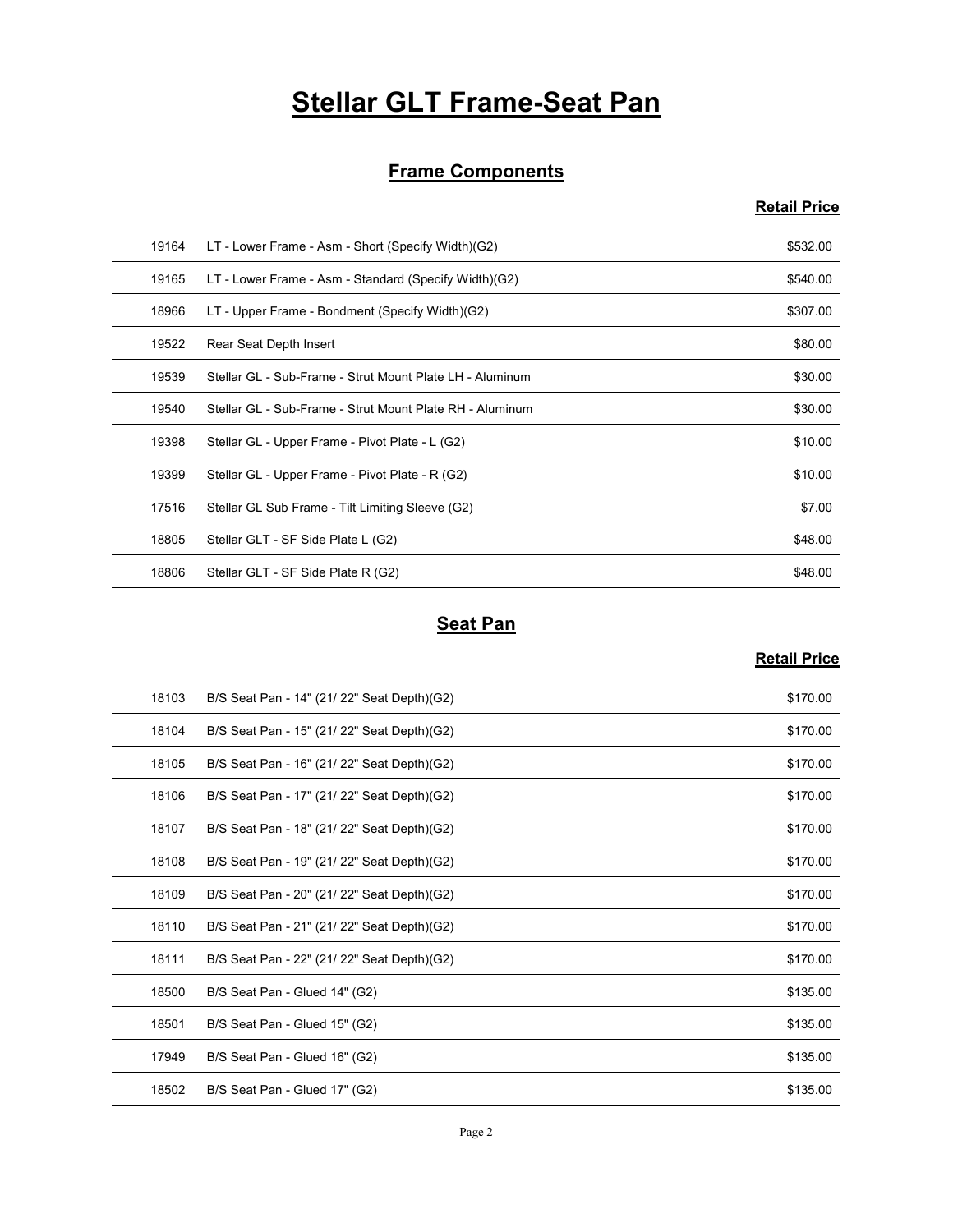| 17950 | B/S Seat Pan - Glued 18" (G2) | \$135.00            |
|-------|-------------------------------|---------------------|
| 18503 | B/S Seat Pan - Glued 19" (G2) | \$135.00            |
| 17951 | B/S Seat Pan - Glued 20" (G2) | \$135.00            |
| 18504 | B/S Seat Pan - Glued 21" (G2) | \$135.00            |
| 18505 | B/S Seat Pan - Glued 22" (G2) | \$135.00            |
|       |                               |                     |
|       | <b>TTDS</b>                   | <b>Retail Price</b> |

#### **TTDS**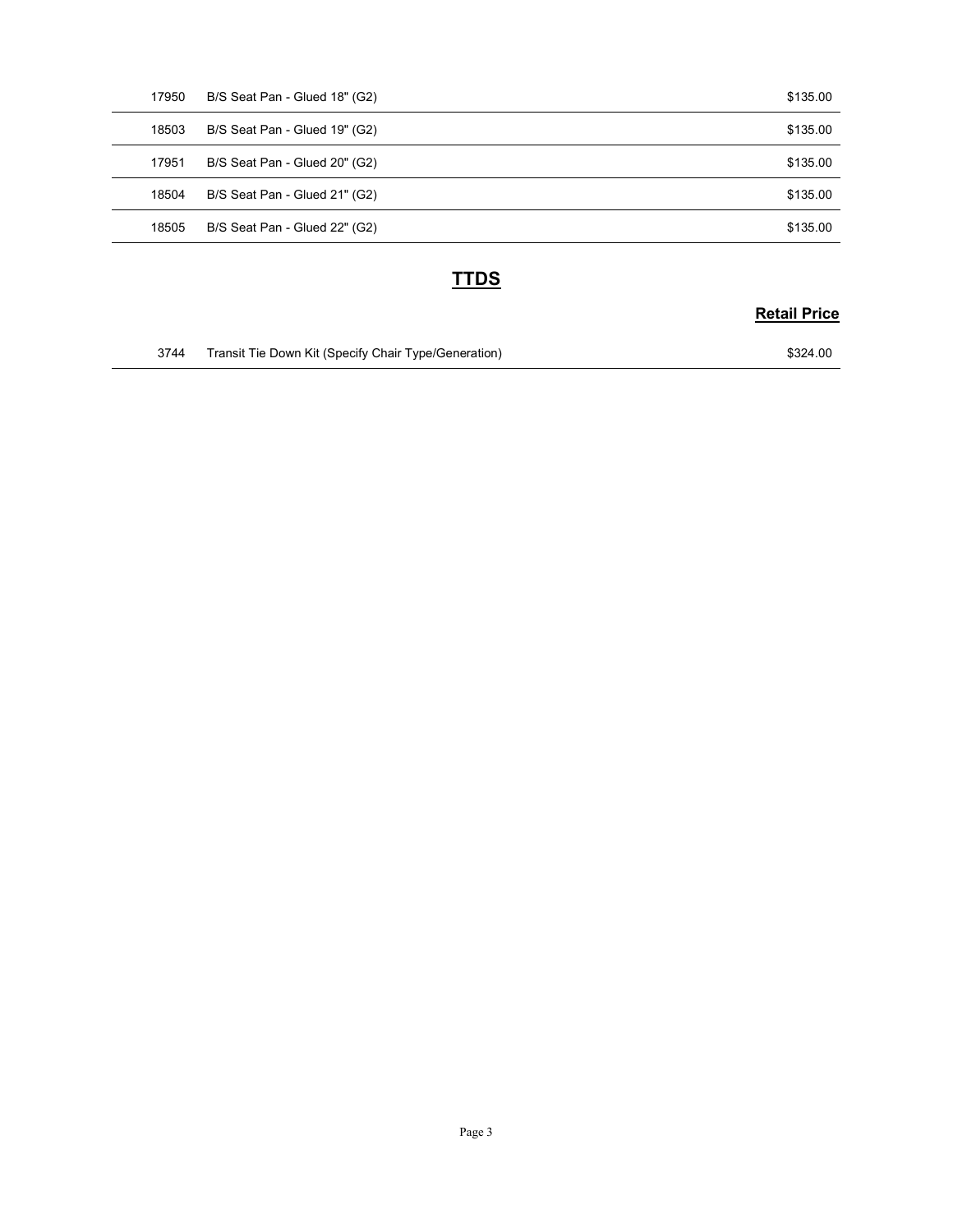## Stellar GLT Back Posts

#### A/H Adjustable Pushbar

#### Retail Price

|       | <b>Stellar GLT Back Posts</b>                                       |                     |
|-------|---------------------------------------------------------------------|---------------------|
|       |                                                                     |                     |
|       | <b>A/H Adjustable Pushbar</b>                                       |                     |
|       |                                                                     | <b>Retail Price</b> |
| 19175 | BLT/GLT Back Assy - AA Push bar (Reg 22")(Supply Width)(Prev. 25"H) | \$166.00            |
| 19176 | BLT/GLT Back Assy - AA Push bar (Tall 25")(Supply Width)(Prev 31"H) | \$166.00            |
|       |                                                                     |                     |
|       | <b>Backpost Components</b>                                          |                     |

#### Backpost Components

#### Retail Price

|       | <b>Stellar GLT Back Posts</b>                                       |                     |
|-------|---------------------------------------------------------------------|---------------------|
|       | <b>A/H Adjustable Pushbar</b>                                       |                     |
|       |                                                                     | <b>Retail Price</b> |
| 19175 | BLT/GLT Back Assy - AA Push bar (Reg 22")(Supply Width)(Prev. 25"H) | \$166.00            |
| 19176 | BLT/GLT Back Assy - AA Push bar (Tall 25")(Supply Width)(Prev 31"H) | \$166.00            |
|       | <b>Backpost Components</b>                                          |                     |
|       |                                                                     | <b>Retail Price</b> |
| 4061  | Angle Adjustable Locking Hinge Joint                                | \$42.00             |
| 5247  | <b>B/S Fold Down Bracket</b>                                        | \$59.00             |
|       | Foam grips (8" Long)                                                | \$10.00             |

#### Pushbar Backpost 22"

#### **Retail Price**

|       |                                                                     | <b>Retail Price</b> |
|-------|---------------------------------------------------------------------|---------------------|
| 19175 | BLT/GLT Back Assy - AA Push bar (Reg 22")(Supply Width)(Prev. 25"H) | \$166.00            |
| 19176 | BLT/GLT Back Assy - AA Push bar (Tall 25")(Supply Width)(Prev 31"H) | \$166.00            |
|       | <b>Backpost Components</b>                                          |                     |
|       |                                                                     | <b>Retail Price</b> |
| 4061  | Angle Adjustable Locking Hinge Joint                                | \$42.00             |
| 5247  | <b>B/S Fold Down Bracket</b>                                        | \$59.00             |
| 1512  | Foam grips (8" Long)                                                | \$10.00             |
|       | <b>Pushbar Backpost 22"</b>                                         |                     |
|       |                                                                     | <b>Retail Price</b> |
| 19142 | BLT/GLT Push Bar 8° Bend Backpost 22" H x 14" W (Prev. 25"H)        | \$158.00            |
| 19143 | BLT/GLT Push Bar 8° Bend Backpost 22" H x 15" W (Prev. 25"H)        | \$158.00            |
| 19144 | BLT/GLT Push Bar 8° Bend Backpost 22" H x 16" W (Prev. 25"H)        | \$158.00            |
| 19145 | BLT/GLT Push Bar 8° Bend Backpost 22" H x 17" W (Prev. 25"H)        | \$158.00            |
| 19146 | BLT/GLT Push Bar 8° Bend Backpost 22" H x 18" W (Prev. 25"H)        | \$158.00            |
| 19147 | BLT/GLT Push Bar 8° Bend Backpost 22" H x 19" W (Prev. 25"H)        | \$158.00            |
| 19148 | BLT/GLT Push Bar 8° Bend Backpost 22" H x 20" W (Prev. 25"H)        | \$158.00            |
| 19149 | BLT/GLT Push Bar 8° Bend Backpost 22" H x 21" W (Prev. 25"H)        | \$158.00            |
| 19150 | BLT/GLT Push Bar 8° Bend Backpost 22" H x 22" W (Prev. 25"H)        | \$158.00            |
|       | <b>Pushbar Backpost 25"</b>                                         |                     |
|       |                                                                     | <b>Retail Price</b> |
| 19151 | BLT/GLT Push Bar 8° Bend Backpost 25" H x 14" W (Prev. 31"H)        | \$158.00            |
| 19152 | BLT/GLT Push Bar 8° Bend Backpost 25" H x 15" W (Prev. 31"H)        | \$158.00            |
| 19153 | BLT/GLT Push Bar 8° Bend Backpost 25" H x 16" W (Prev. 31"H)        | \$158.00            |
|       |                                                                     | \$158.00            |

#### Pushbar Backpost 25"

| 19151 | BLT/GLT Push Bar 8° Bend Backpost 25" H x 14" W (Prev. 31"H) | \$158.00 |
|-------|--------------------------------------------------------------|----------|
| 19152 | BLT/GLT Push Bar 8° Bend Backpost 25" H x 15" W (Prev. 31"H) | \$158.00 |
| 19153 | BLT/GLT Push Bar 8° Bend Backpost 25" H x 16" W (Prev. 31"H) | \$158.00 |
| 19154 | BLT/GLT Push Bar 8° Bend Backpost 25" H x 17" W (Prev. 31"H) | \$158.00 |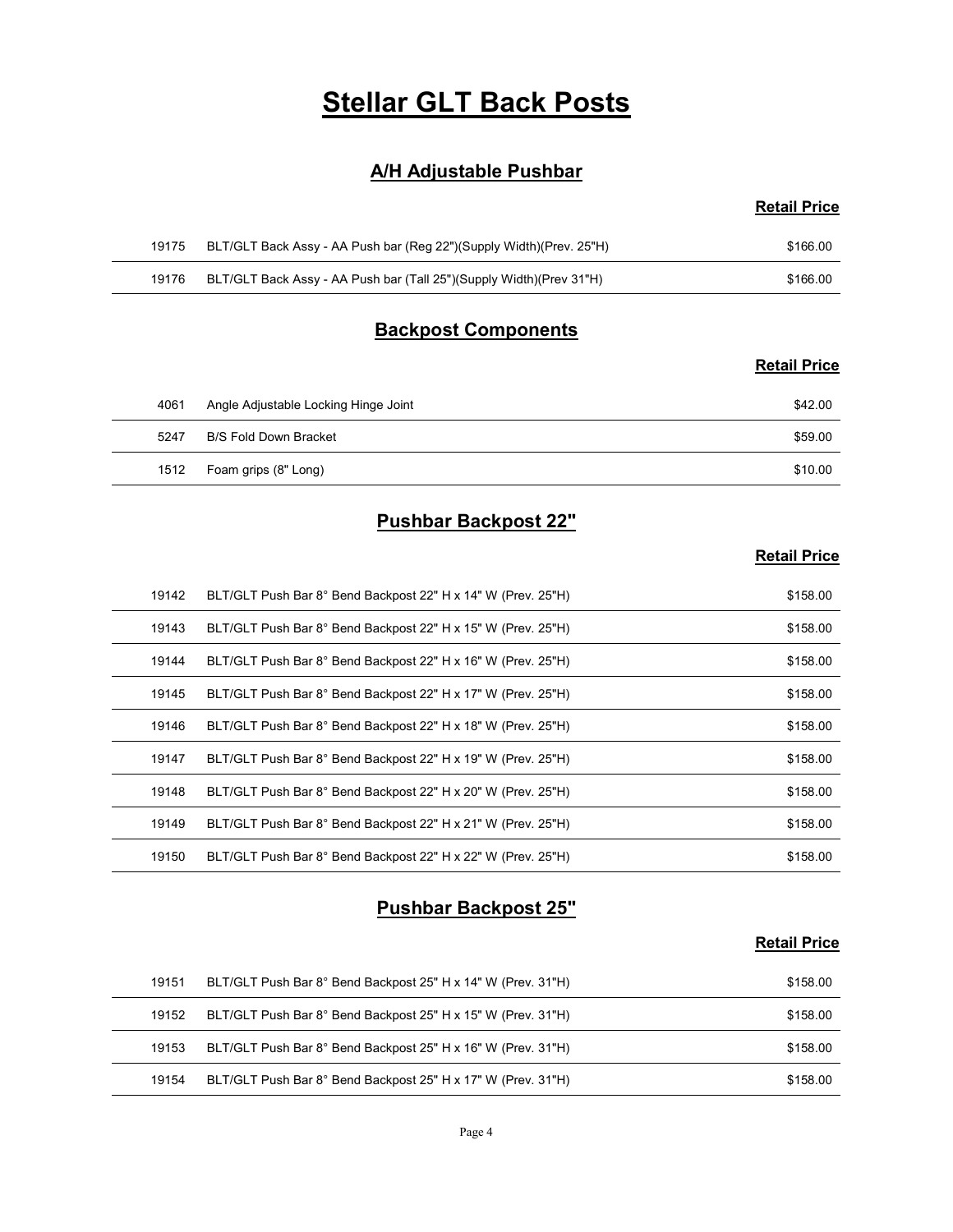| 19155 | BLT/GLT Push Bar 8° Bend Backpost 25" H x 18" W (Prev. 31"H) | \$158.00            |
|-------|--------------------------------------------------------------|---------------------|
| 19156 | BLT/GLT Push Bar 8° Bend Backpost 25" H x 19" W (Prev. 31"H) | \$158.00            |
| 19157 | BLT/GLT Push Bar 8° Bend Backpost 25" H x 20" W (Prev. 31"H) | \$158.00            |
|       | BLT/GLT Push Bar 8° Bend Backpost 25" H x 21" W (Prev. 31"H) | \$158.00            |
| 19158 |                                                              |                     |
| 19159 | BLT/GLT Push Bar 8° Bend Backpost 25" H x 22" W (Prev. 31"H) | \$158.00            |
|       | <b>Reclining Back</b>                                        |                     |
|       |                                                              | <b>Retail Price</b> |
| 2722  | B/S Reclining Back Ass'y (Supply Width)                      | \$1,076.00          |

#### Reclining Back

| 2722 | B/S Reclining Back Ass'y (Supply Width) | \$1.076.00 |
|------|-----------------------------------------|------------|
| 7301 | Elastic Locking Gas Strut (60-228-250N) | \$99.00    |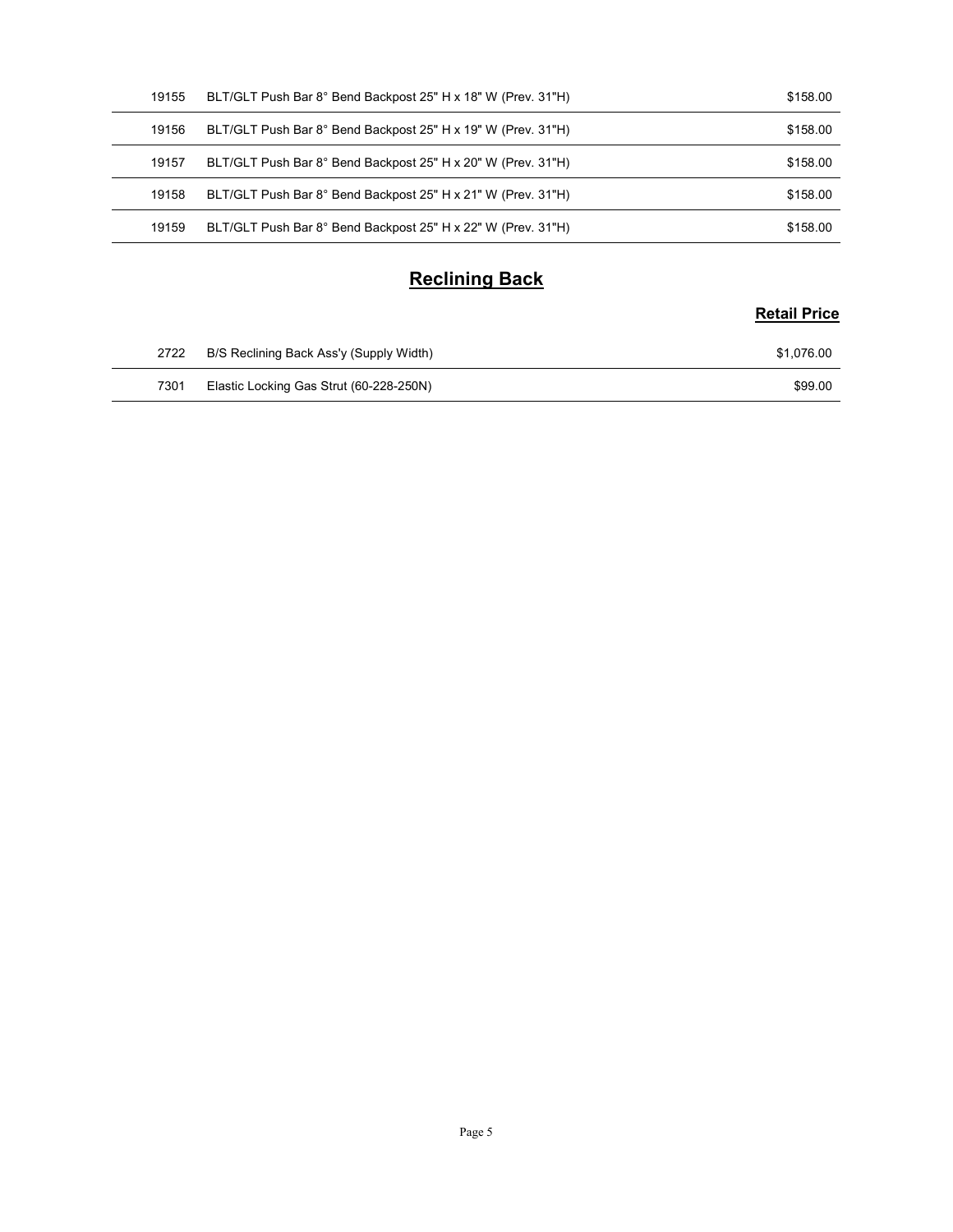# **Stellar GLT Back Upholstery**

#### **Standard Upholstery**

|      | <b>Stellar GLT Back Upholstery</b> |                     |
|------|------------------------------------|---------------------|
|      | <b>Standard Upholstery</b>         |                     |
|      |                                    | <b>Retail Price</b> |
| 1650 | B/S back upholstery 14" (Reg)      | \$299.00            |
| 1651 | B/S back upholstery 14" (Tall)     | \$299.00            |
| 2579 | B/S back upholstery 15" (Reg)      | \$299.00            |
| 2580 | B/S back upholstery 15" (Tall)     | \$299.00            |
| 1653 | B/S back upholstery 16" (Reg)      | \$301.00            |
| 1654 | B/S back upholstery 16" (Tall)     | \$299.00            |
| 2581 | B/S back upholstery 17" (Reg)      | \$299.00            |
| 2582 | B/S back upholstery 17" (Tall)     | \$299.00            |
| 1656 | B/S back upholstery 18" (Reg)      | \$299.00            |
| 1657 | B/S back upholstery 18" (Tall)     | \$299.00            |
| 2583 | B/S back upholstery 19" (Reg)      | \$299.00            |
| 2584 | B/S back upholstery 19" (Tall)     | \$301.00            |
| 1659 | B/S back upholstery 20" (Reg)      | \$301.00            |
| 1660 | B/S back upholstery 20" (Tall)     | \$299.00            |
| 2585 | B/S back upholstery 21" (Reg)      | \$299.00            |
| 2586 | B/S back upholstery 21" (Tall)     | \$299.00            |
| 1662 | B/S back upholstery 22" (Reg)      | \$299.00            |
| 1663 | B/S back upholstery 22" (Tall)     | \$299.00            |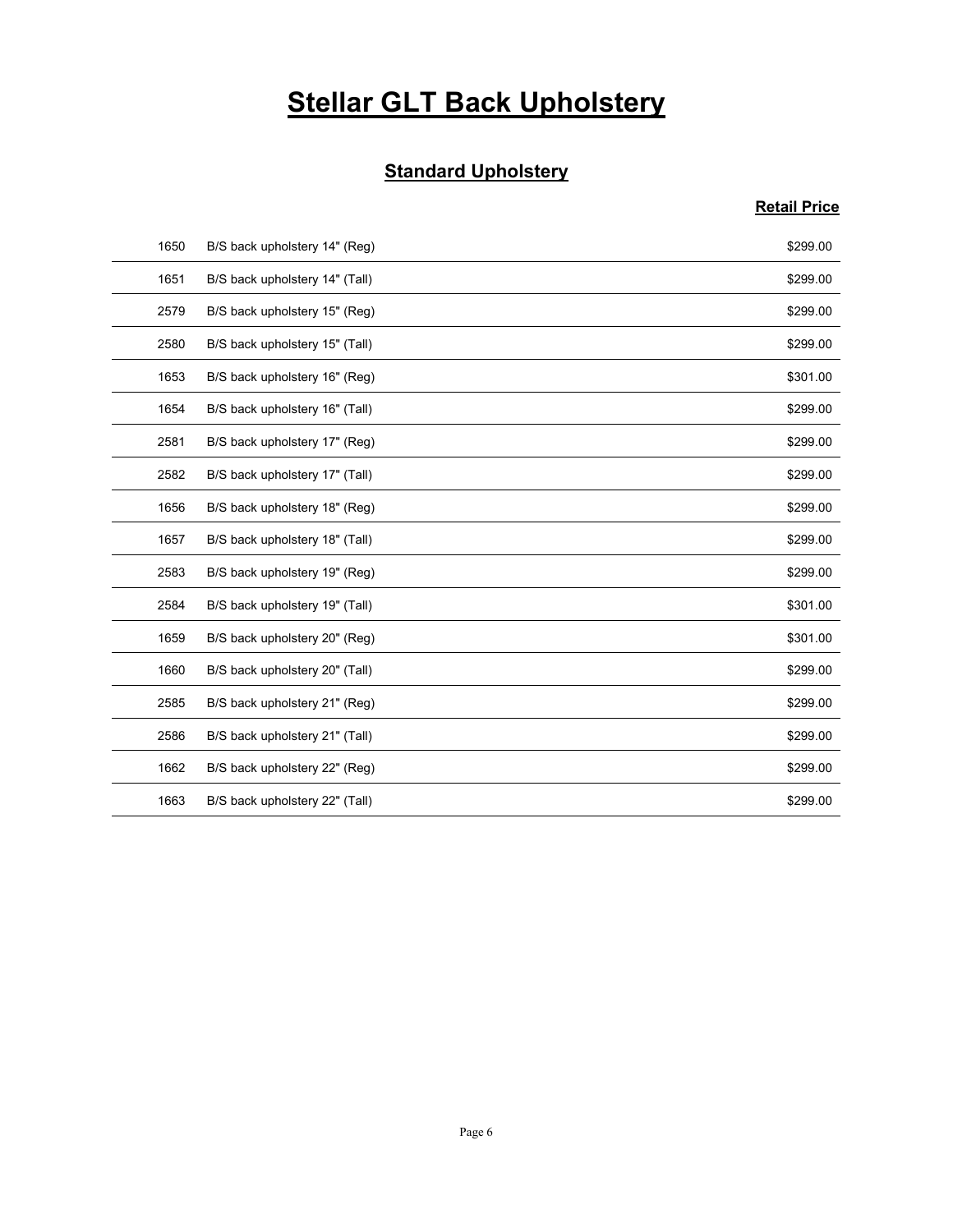# Stellar GLT Armrests

#### Arm Components

#### Retail Price

|       | <b>Stellar GLT Armrests</b>                    |                     |
|-------|------------------------------------------------|---------------------|
|       | <b>Arm Components</b>                          |                     |
|       |                                                | <b>Retail Price</b> |
| 19681 | T-Style Armrest - Arm Tube - Desk Length (TS2) | \$17.00             |
| 19680 | T-Style Armrest - Arm Tube - Full Length (TS2) | \$20.00             |
| 18993 | T-Style Armrest - Clothing Guard (TS2)         | \$59.00             |
| 18993 | T-Style Armrest - Clothing Guard (TS2)         | \$59.00             |
| 19587 | T-Style Armrest Receiver Assembly (TS2)        | \$34.00             |
|       | <b>Arm Pads</b>                                |                     |
|       |                                                | <b>Retail Price</b> |
| 11406 | Armpad - 3" wide Desk Length 3" x 10" (EA)     | \$137.00            |
| 11407 | Armpad - 3" wide Full Length 3" x 12" (EA)     | \$137.00            |
| 14215 | Armpad - Contour Arm Trough w/Hand Pad (EA)    | \$157.00            |
| 5102  | Armpad - Gel 2" x 12" (PR)                     | \$189.00            |
| 5101  | Armnad - Gel 3 5" y 12" (PR)                   | <b>A203.00</b>      |

#### Arm Pads

#### Retail Price

|       | <b>Arm Components</b>                                    |                     |
|-------|----------------------------------------------------------|---------------------|
|       |                                                          | <b>Retail Price</b> |
| 19681 | T-Style Armrest - Arm Tube - Desk Length (TS2)           | \$17.00             |
| 19680 | T-Style Armrest - Arm Tube - Full Length (TS2)           | \$20.00             |
| 18993 | T-Style Armrest - Clothing Guard (TS2)                   | \$59.00             |
| 18993 | T-Style Armrest - Clothing Guard (TS2)                   | \$59.00             |
| 19587 | T-Style Armrest Receiver Assembly (TS2)                  | \$34.00             |
|       | <b>Arm Pads</b>                                          |                     |
|       |                                                          | <b>Retail Price</b> |
| 11406 | Armpad - 3" wide Desk Length 3" x 10" (EA)               | \$137.00            |
| 11407 | Armpad - 3" wide Full Length 3" x 12" (EA)               | \$137.00            |
| 14215 | Armpad - Contour Arm Trough w/Hand Pad (EA)              | \$157.00            |
| 5102  | Armpad - Gel 2" x 12" (PR)                               | \$189.00            |
| 5101  | Armpad - Gel 3.5" x 12" (PR)                             | \$203.00            |
| 19664 | Armpad - Standard Desk Length 2" x 9.5" (EA)             | \$22.00             |
| 13812 | Armpad - Standard Full Length 2" x 14" (EA)              | \$33.00             |
| 6240  | Armpad - Waterfall Desk Length (EA)                      | \$67.00             |
| 6239  | Armpad - Waterfall Full Length (EA)                      | \$81.00             |
|       | Single Post Arm Assembly 10"-14" (TS2)                   |                     |
|       |                                                          | <b>Retail Price</b> |
| 19758 | TS2 - T-Style Arm Assy w/Full Length Pad (10-14 TS2) - R | \$192.00            |
| 19765 | T-Style Arm Assy w/2" Gel pad - L (10-14 TS2)            | \$271.00            |
| 19766 | T-Style Arm Assy w/2" Gel pad - R (10-14 TS2)            | \$271.00            |
| 19770 | T-Style Arm Assy w/3" Wide Desk Pad - L (10-14 TS2)      | \$363.00            |
| 19771 | T-Style Arm Assy w/3" Wide Desk Pad - R (10-14 TS2)      | \$363.00            |
| 19772 | T-Style Arm Assy w/3" Wide Full Pad - 1 (10-14 TS2)      | \$363.00            |

#### Single Post Arm Assembly 10"-14" (TS2)

| 5102  |                                                          |                     |
|-------|----------------------------------------------------------|---------------------|
|       | Armpad - Gel 2" x 12" (PR)                               | \$189.00            |
| 5101  | Armpad - Gel 3.5" x 12" (PR)                             | \$203.00            |
| 19664 | Armpad - Standard Desk Length 2" x 9.5" (EA)             | \$22.00             |
| 13812 | Armpad - Standard Full Length 2" x 14" (EA)              | \$33.00             |
| 6240  | Armpad - Waterfall Desk Length (EA)                      | \$67.00             |
| 6239  | Armpad - Waterfall Full Length (EA)                      | \$81.00             |
|       | Single Post Arm Assembly 10"-14" (TS2)                   | <b>Retail Price</b> |
| 19758 | TS2 - T-Style Arm Assy w/Full Length Pad (10-14 TS2) - R | \$192.00            |
|       | T-Style Arm Assy w/2" Gel pad - L (10-14 TS2)            | \$271.00            |
| 19765 |                                                          |                     |
| 19766 | T-Style Arm Assy w/2" Gel pad - R (10-14 TS2)            | \$271.00            |
| 19770 | T-Style Arm Assy w/3" Wide Desk Pad - L (10-14 TS2)      | \$363.00            |
| 19771 | T-Style Arm Assy w/3" Wide Desk Pad - R (10-14 TS2)      | \$363.00            |
| 19772 | T-Style Arm Assy w/3" Wide Full Pad - L (10-14 TS2)      | \$363.00            |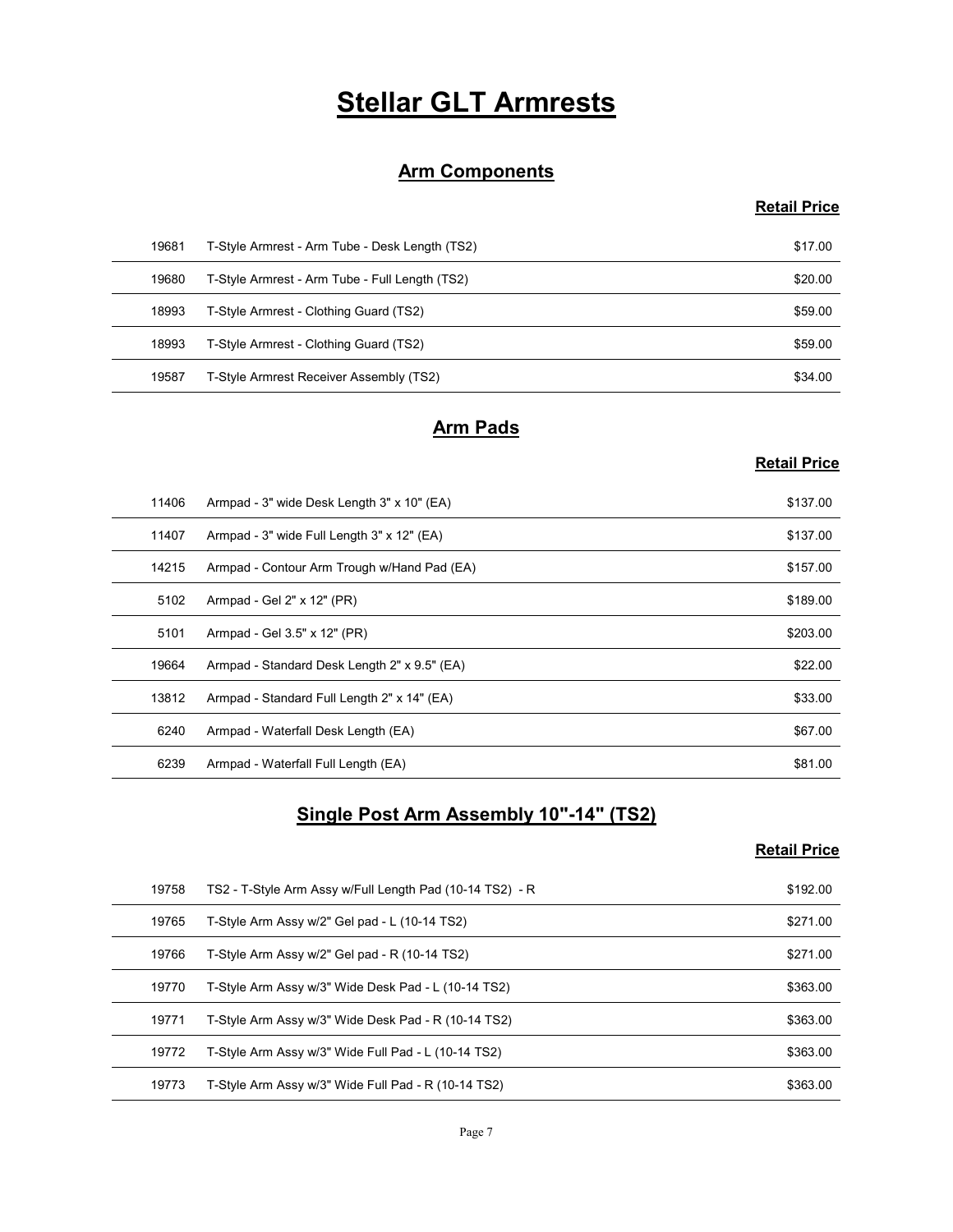| 19767 | T-Style Arm Assy w/3.5" Gel pad - L (10-14 TS2)    | \$295.00            |
|-------|----------------------------------------------------|---------------------|
| 19768 | T-Style Arm Assy w/3.5" Gel pad - R (10-14 TS2)    | \$295.00            |
| 19776 | T-Style Arm Assy w/Desk Length Pad - L (10-14 TS2) | \$192.00            |
| 19777 | T-Style Arm Assy w/Desk Length Pad - R (10-14 TS2) | \$192.00            |
| 19757 | T-Style Arm Assy w/Full Length Pad (10-14 TS2) - L | \$192.00            |
| 19584 | T-Style Arm Post Ass'y (10"-14") - L (TS2)         | \$149.00            |
| 19583 | T-Style Arm Post Ass'y (10"-14") - R (TS2)         | \$149.00            |
|       | Single Post Arm Assembly 8"-11" (TS2)              |                     |
|       |                                                    |                     |
|       |                                                    | <b>Retail Price</b> |
| 19778 | T-Style Arm Assy w/2" Gel pad - L (8-11 TS2)       | \$271.00            |
|       | T-Style Arm Assy w/2" Gel pad - R (8-11 TS2)       | \$271.00            |
| 19779 |                                                    |                     |
| 19782 | T-Style Arm Assy w/3" Wide Desk Pad - L (8-11 TS2) | \$363.00            |
| 19783 | T-Style Arm Assy w/3" Wide Desk Pad - R (8-11 TS2) | \$363.00            |
| 19784 | T-Style Arm Assy w/3" Wide Full Pad - L (8-11 TS2) | \$363.00            |

#### Single Post Arm Assembly 8"-11" (TS2)

| 19768 | T-Style Arm Assy w/3.5" Gel pad - R (10-14 TS2)    | \$295.00            |
|-------|----------------------------------------------------|---------------------|
| 19776 | T-Style Arm Assy w/Desk Length Pad - L (10-14 TS2) | \$192.00            |
| 19777 | T-Style Arm Assy w/Desk Length Pad - R (10-14 TS2) | \$192.00            |
| 19757 | T-Style Arm Assy w/Full Length Pad (10-14 TS2) - L | \$192.00            |
| 19584 | T-Style Arm Post Ass'y (10"-14") - L (TS2)         | \$149.00            |
| 19583 | T-Style Arm Post Ass'y (10"-14") - R (TS2)         | \$149.00            |
|       | <b>Single Post Arm Assembly 8"-11" (TS2)</b>       | <b>Retail Price</b> |
| 19778 | T-Style Arm Assy w/2" Gel pad - L (8-11 TS2)       | \$271.00            |
| 19779 | T-Style Arm Assy w/2" Gel pad - R (8-11 TS2)       | \$271.00            |
| 19782 | T-Style Arm Assy w/3" Wide Desk Pad - L (8-11 TS2) | \$363.00            |
| 19783 | T-Style Arm Assy w/3" Wide Desk Pad - R (8-11 TS2) | \$363.00            |
| 19784 | T-Style Arm Assy w/3" Wide Full Pad - L (8-11 TS2) | \$363.00            |
| 19785 | T-Style Arm Assy w/3" Wide Full Pad - R (8-11 TS2) | \$363.00            |
| 19780 | T-Style Arm Assy w/3.5" Gel pad - L (8-11 TS2)     | \$295.00            |
| 19781 | T-Style Arm Assy w/3.5" Gel pad - R (8-11 TS2)     | \$295.00            |
| 19788 | T-Style Arm Assy w/Desk Length Pad - L (8-11 TS2)  | \$192.00            |
| 19789 | T-Style Arm Assy w/Desk Length Pad - R (8-11 TS2)  | \$192.00            |
| 19790 | T-Style Arm Assy w/Full Length Pad - L (8-11 TS2)  | \$192.00            |
| 19791 | T-Style Arm Assy w/Full Length Pad - R (8-11 TS2)  | \$192.00            |
| 19586 | T-Style Arm Post Ass'y (8"-11") - L (TS2)          | \$149.00            |
| 19585 | T-Style Arm Post Ass'y (8"-11") - R (TS2)          | \$149.00            |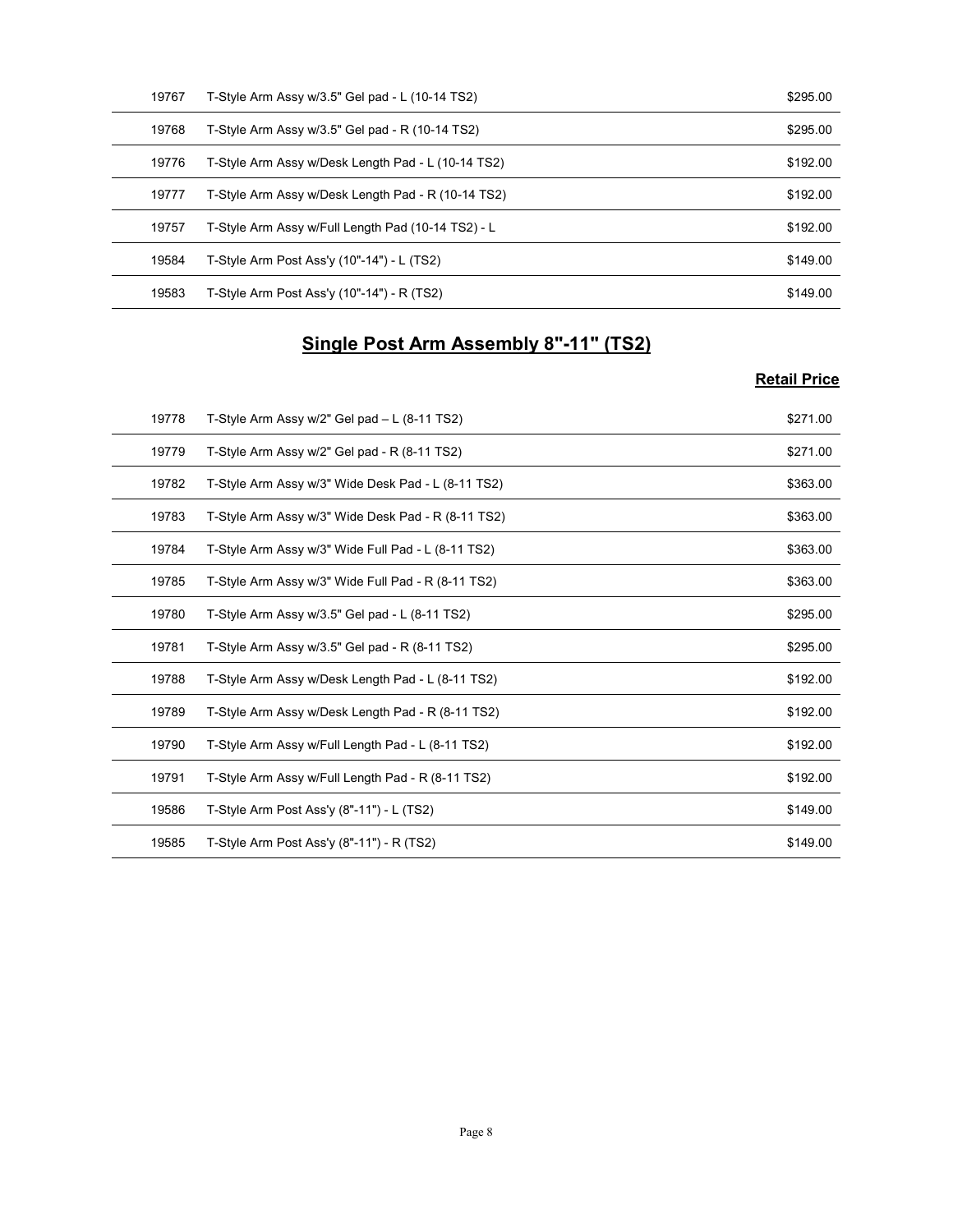# Stellar GLT Tilt

#### Power Tilt

#### Retail Price

|       | <b>Stellar GLT Tilt</b>                                                     |                     |
|-------|-----------------------------------------------------------------------------|---------------------|
|       |                                                                             |                     |
|       | <b>Power Tilt</b>                                                           |                     |
|       |                                                                             | <b>Retail Price</b> |
| 18255 | 2000N Power Tilt Actuator - 100mm Stroke - Black - Tinned Leads             | \$427.00            |
| 17904 | 5/16-18(3A) x 4" with Shank CBHCS - Black Magni 575                         | \$4.00              |
| 18410 | Loop Clamp 3/4" ID x 2" Long                                                | \$3.00              |
| 5643  | Power Tilt - 2 Button Switch                                                | \$182.00            |
| 18637 | Power Tilt - Battery Ass'y (Stellar GL)                                     | \$374.00            |
| 19189 | Power Tilt - Charger - 1A                                                   | \$134.00            |
| 19166 | Power Tilt - Controller Enclosure - Asm                                     | \$675.00            |
| 19039 | Power Tilt - Egg Switch - Adapter Kit                                       | \$134.00            |
| 19038 | Power Tilt - Egg Switch - Parts Order Kit                                   | \$250.00            |
| 18242 | Power Tilt - Receiver Plate - Fuze LF                                       | \$28.00             |
| 19436 | Power Tilt - Tilt Limit - Assembly - 100mm                                  | \$157.00            |
| 19436 | Power Tilt - Tilt Limit - Assembly - 100mm                                  | \$157.00            |
| 6381  | Power Tilt - Toggle Switch                                                  | \$189.00            |
| 18318 | Power Tilt Controller + Cabling                                             | \$532.00            |
| 16517 | Power tilt toggle switch mount                                              | \$66.00             |
| 19212 | Stellar GL Power Tilt - Retrofit Kit w/Charger (Toggle/Button/Egg?, R or L) | \$1,921.00          |
| 19549 | Trigger Support - Powertilt                                                 | \$150.00            |
|       |                                                                             |                     |
|       | <b>Tilt Components</b>                                                      |                     |
|       |                                                                             | <b>Retail Price</b> |
| 2173  | Cable & Trigger Ass'y (Specify cable length)                                | \$53.00             |
| 10246 | Cable Clip                                                                  | \$4.00              |
| 15226 | GL/GLT/BLT Gas Strut Ass'y - 1200N                                          | \$170.00            |
| 9396  | Tilt Cable - 39" long                                                       | \$40.00             |
| 9397  | Tilt Cable - 49" long                                                       | \$40.00             |
| 9398  | Tilt Cable - 59" Iong                                                       | \$40.00             |

#### **Tilt Components**

| Power Tilt - Tilt Limit - Assembly - 100mm<br>\$157.00<br>19436<br>Power Tilt - Toggle Switch<br>\$189.00<br>6381<br>Power Tilt Controller + Cabling<br>18318<br>\$532.00<br>16517<br>Power tilt toggle switch mount<br>\$66.00<br>Stellar GL Power Tilt - Retrofit Kit w/Charger (Toggle/Button/Egg?, R or L)<br>19212<br>\$1,921.00<br>19549<br>Trigger Support - Powertilt<br>\$150.00<br><b>Tilt Components</b><br><b>Retail Price</b><br>Cable & Trigger Ass'y (Specify cable length)<br>\$53.00<br>2173<br>10246<br>\$4.00<br>Cable Clip<br>15226<br>GL/GLT/BLT Gas Strut Ass'y - 1200N<br>\$170.00<br>Tilt Cable - 39" long<br>\$40.00<br>9396<br>9397<br>Tilt Cable - 49" long<br>\$40.00<br>Tilt Cable - 59" long<br>\$40.00<br>9398<br>Trigger Only (w/ mounting hardware)<br>10906<br>\$19.00<br>Page 9 |  |  |
|--------------------------------------------------------------------------------------------------------------------------------------------------------------------------------------------------------------------------------------------------------------------------------------------------------------------------------------------------------------------------------------------------------------------------------------------------------------------------------------------------------------------------------------------------------------------------------------------------------------------------------------------------------------------------------------------------------------------------------------------------------------------------------------------------------------------|--|--|
|                                                                                                                                                                                                                                                                                                                                                                                                                                                                                                                                                                                                                                                                                                                                                                                                                    |  |  |
|                                                                                                                                                                                                                                                                                                                                                                                                                                                                                                                                                                                                                                                                                                                                                                                                                    |  |  |
|                                                                                                                                                                                                                                                                                                                                                                                                                                                                                                                                                                                                                                                                                                                                                                                                                    |  |  |
|                                                                                                                                                                                                                                                                                                                                                                                                                                                                                                                                                                                                                                                                                                                                                                                                                    |  |  |
|                                                                                                                                                                                                                                                                                                                                                                                                                                                                                                                                                                                                                                                                                                                                                                                                                    |  |  |
|                                                                                                                                                                                                                                                                                                                                                                                                                                                                                                                                                                                                                                                                                                                                                                                                                    |  |  |
|                                                                                                                                                                                                                                                                                                                                                                                                                                                                                                                                                                                                                                                                                                                                                                                                                    |  |  |
|                                                                                                                                                                                                                                                                                                                                                                                                                                                                                                                                                                                                                                                                                                                                                                                                                    |  |  |
|                                                                                                                                                                                                                                                                                                                                                                                                                                                                                                                                                                                                                                                                                                                                                                                                                    |  |  |
|                                                                                                                                                                                                                                                                                                                                                                                                                                                                                                                                                                                                                                                                                                                                                                                                                    |  |  |
|                                                                                                                                                                                                                                                                                                                                                                                                                                                                                                                                                                                                                                                                                                                                                                                                                    |  |  |
|                                                                                                                                                                                                                                                                                                                                                                                                                                                                                                                                                                                                                                                                                                                                                                                                                    |  |  |
|                                                                                                                                                                                                                                                                                                                                                                                                                                                                                                                                                                                                                                                                                                                                                                                                                    |  |  |
|                                                                                                                                                                                                                                                                                                                                                                                                                                                                                                                                                                                                                                                                                                                                                                                                                    |  |  |
|                                                                                                                                                                                                                                                                                                                                                                                                                                                                                                                                                                                                                                                                                                                                                                                                                    |  |  |
|                                                                                                                                                                                                                                                                                                                                                                                                                                                                                                                                                                                                                                                                                                                                                                                                                    |  |  |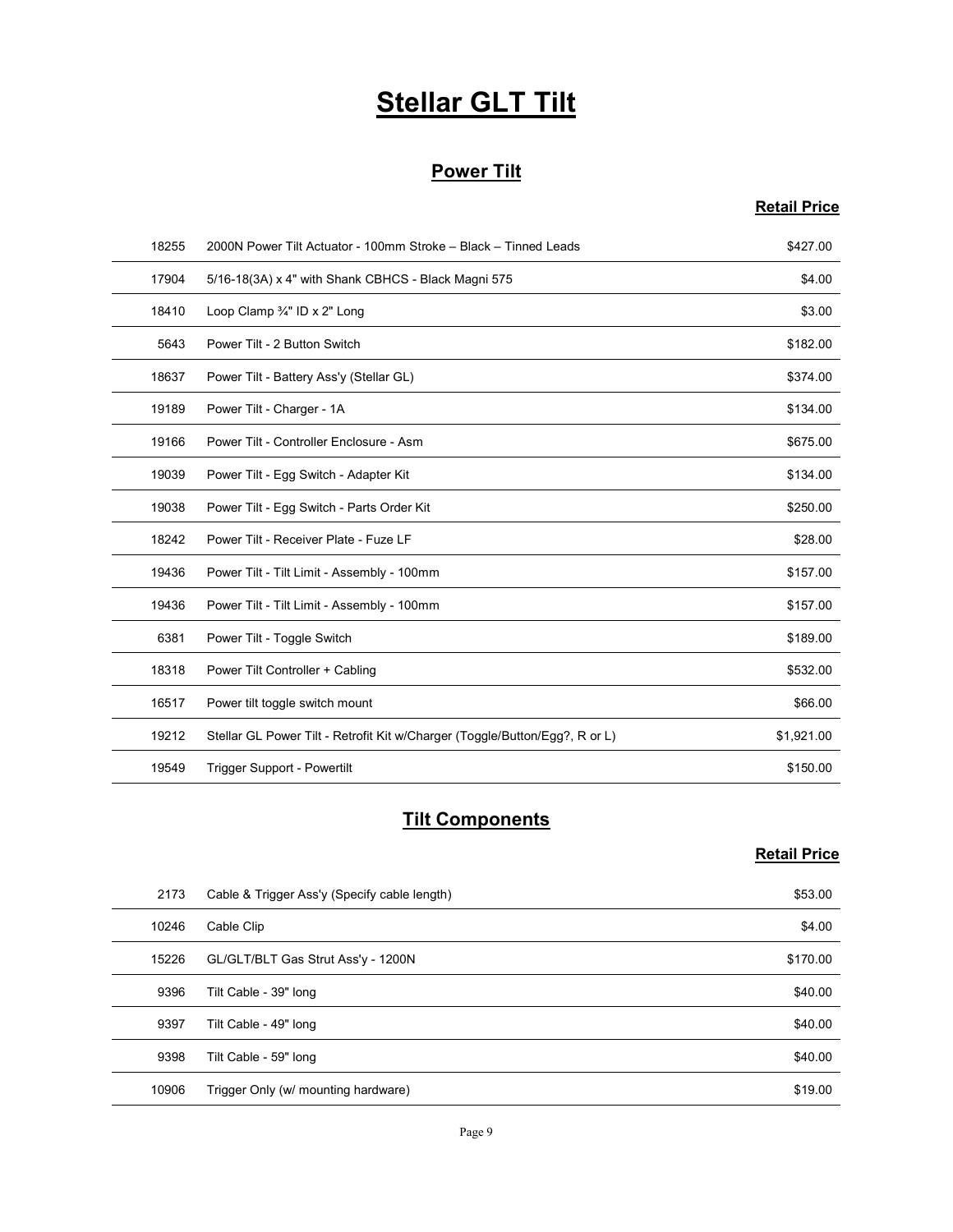# Stellar GLT Axle Plates & Anti-tippers

#### Anti-tipper

#### Retail Price

|       | <b>Stellar GLT Axle Plates &amp; Anti-tippers</b>                |                     |
|-------|------------------------------------------------------------------|---------------------|
|       |                                                                  |                     |
|       | <b>Anti-tipper</b>                                               | <b>Retail Price</b> |
|       |                                                                  |                     |
| 18598 | Anti-tip roller                                                  | \$9.00              |
| 16903 | B/S Anti-Tipper (12"/20" RW) Ass'y (EA)                          | \$44.00             |
| 16904 | B/S Anti-Tipper (16"/22"/24" RW) - Ass'y - L                     | \$44.00             |
| 18226 | B/S Anti-Tipper (16"/22"/24" RW) - Ass'y - R                     | \$44.00             |
| 18790 | LT - Anti-Tipper Receiver (G2)                                   | \$17.00             |
|       | <b>Axle Plate &amp; Axles</b>                                    |                     |
|       |                                                                  | <b>Retail Price</b> |
| 5349  | B/S Axle Plate Ass'y (12"/16") - L                               | \$106.00            |
| 5350  | B/S Axle Plate Ass'y (12"/16") - R                               | \$106.00            |
| 13359 | B/S Fixed Axle 1/2-20(3A) x 4" GR5 HHCS - Clear Zinc             | \$5.00              |
| 8315  | B/S/T20 Quick Release Axle - 1/2" Diameter (Mfg after July 2018) | \$76.00             |
| 10140 | $IT$ , Ayle Plate Assembly (20"/22"/24"), $I$ (G2)               | \$114.00            |

#### Axle Plate & Axles

| <b>Anti-tipper</b> |                                                                  |                     |
|--------------------|------------------------------------------------------------------|---------------------|
|                    |                                                                  | <b>Retail Price</b> |
| 18598              | Anti-tip roller                                                  | \$9.00              |
| 16903              | B/S Anti-Tipper (12"/20" RW) Ass'y (EA)                          | \$44.00             |
| 16904              | B/S Anti-Tipper (16"/22"/24" RW) - Ass'y - L                     | \$44.00             |
| 18226              | B/S Anti-Tipper (16"/22"/24" RW) - Ass'y - R                     | \$44.00             |
| 18790              | LT - Anti-Tipper Receiver (G2)                                   | \$17.00             |
|                    | <b>Axle Plate &amp; Axles</b>                                    |                     |
|                    |                                                                  | <b>Retail Price</b> |
| 5349               | B/S Axle Plate Ass'y (12"/16") - L                               | \$106.00            |
| 5350               | B/S Axle Plate Ass'y (12"/16") - R                               | \$106.00            |
| 13359              | B/S Fixed Axle 1/2-20(3A) x 4" GR5 HHCS - Clear Zinc             | \$5.00              |
| 8315               | B/S/T20 Quick Release Axle - 1/2" Diameter (Mfg after July 2018) | \$76.00             |
| 19140              | LT - Axle Plate Assembly (20"/22"/24") - L (G2)                  | \$114.00            |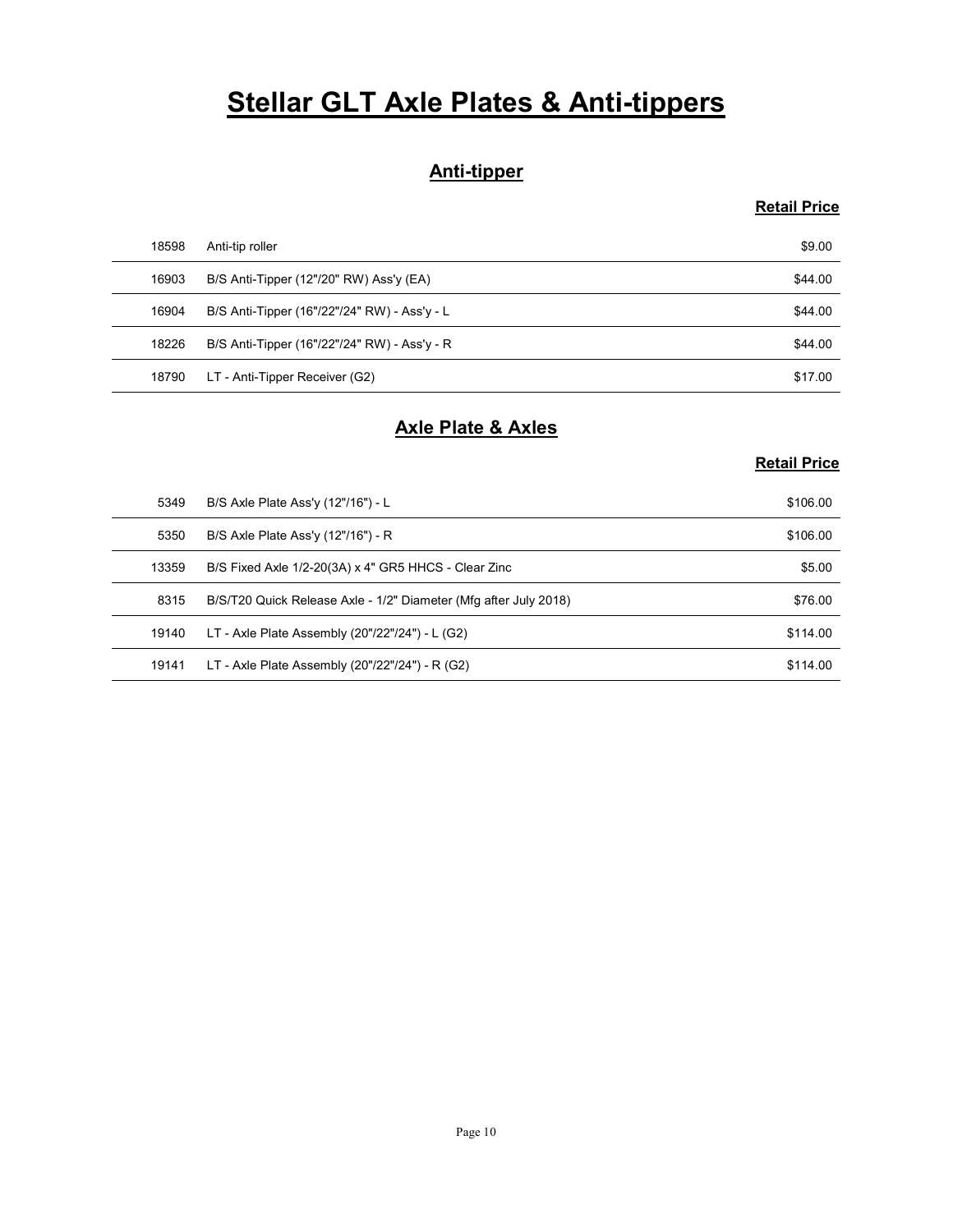# **Stellar GLT Rear Wheels**

#### 12" Rear Wheel

#### Retail Price

|       | <b>Stellar GLT Rear Wheels</b>                                 |                     |
|-------|----------------------------------------------------------------|---------------------|
|       |                                                                |                     |
|       | 12" Rear Wheel                                                 |                     |
|       |                                                                | <b>Retail Price</b> |
|       |                                                                |                     |
| 15156 | 12 1/2" X 1 3/4" Wheel, composite rim, urethane tire (Black)   | \$118.00            |
| 15878 | 12 1/2" X 2 1/4" Wheel, composite rim, flat free insert (Gray) | \$140.00            |
| 7016  | 12 1/2" x 2 1/4" Wheel, composite rim, pneumatic tire (Gray)   | \$129.00            |
|       |                                                                |                     |
|       | 16" Rear Wheel                                                 | <b>Retail Price</b> |

#### 16" Rear Wheel

#### Retail Price

|       | <b>Stellar GLT Rear Wheels</b>                                 |                     |
|-------|----------------------------------------------------------------|---------------------|
|       | 12" Rear Wheel                                                 |                     |
|       |                                                                | <b>Retail Price</b> |
| 15156 | 12 1/2" X 1 3/4" Wheel, composite rim, urethane tire (Black)   | \$118.00            |
| 15878 | 12 1/2" X 2 1/4" Wheel, composite rim, flat free insert (Gray) | \$140.00            |
| 7016  | 12 1/2" x 2 1/4" Wheel, composite rim, pneumatic tire (Gray)   | \$129.00            |
|       | 16" Rear Wheel                                                 |                     |
|       |                                                                | <b>Retail Price</b> |
| 16182 | 16" X 1 3/8" Wheel, composite rim, flat free insert (Gray)     | \$172.00            |
| 7019  | 16" X 1 3/8" Wheel, composite rim, pneumatic tire (Gray)       | \$161.00            |
| 16183 | 16" X 1 3/8" Wheel, composite rim, urethane tire (Black)       | \$150.00            |
|       | 20" Rear Wheel                                                 |                     |
|       |                                                                | <b>Retail Price</b> |

#### 20" Rear Wheel

| 15156 | 12 1/2" X 1 3/4" Wheel, composite rim, urethane tire (Black)          | \$118.00            |
|-------|-----------------------------------------------------------------------|---------------------|
| 15878 | 12 1/2" X 2 1/4" Wheel, composite rim, flat free insert (Gray)        | \$140.00            |
| 7016  | 12 1/2" x 2 1/4" Wheel, composite rim, pneumatic tire (Gray)          | \$129.00            |
|       |                                                                       |                     |
|       | 16" Rear Wheel                                                        |                     |
|       |                                                                       | <b>Retail Price</b> |
| 16182 | 16" X 1 3/8" Wheel, composite rim, flat free insert (Gray)            | \$172.00            |
| 7019  | 16" X 1 3/8" Wheel, composite rim, pneumatic tire (Gray)              | \$161.00            |
| 16183 | 16" X 1 3/8" Wheel, composite rim, urethane tire (Black)              | \$150.00            |
|       |                                                                       |                     |
|       | 20" Rear Wheel                                                        |                     |
|       |                                                                       | <b>Retail Price</b> |
| 2490  | 20" Pneumatic Tire Only                                               | \$54.00             |
| 2491  | 20" Pneumatic Tube Only                                               | \$15.00             |
| 8277  | 20" X 1 3/8" Wheel, 36 spokes, urethane tire (Black) aluminum handrim | \$172.00            |
| 18205 | 20" X 1 3/8" Wheel, 36 spokes, urethane tire, w/o handrim             | \$150.00            |
| 19609 | 20" x 1 3/8" Wheel, composite rim, flat free insert, aluminum handrim | \$182.00            |
| 18203 | 20" x 1 3/8" Wheel, composite rim, flat free insert, w/o handrim      | \$161.00            |
| 6687  | 20" x 1 3/8" Wheel, composite rim, pneumatic tire, aluminum handrim   | \$172.00            |
| 19612 | 20" x 1 3/8" Wheel, composite rim, urethane tire, aluminum handrim    | \$161.00            |
| 18207 | 20" x 1 3/8" Wheel, composite rim, urethane tire, w/o handrim         | \$140.00            |
| 16779 | Aluminum Handrim (Specify RW size & Type)(EA)                         | \$47.00             |
| 5841  | Plastic Coated Handrim - 20" (Type C)                                 | \$104.00            |
| 9389  | Plastic Coated Handrim - 20" (Type F)                                 | \$128.00            |
| 6509  | Plastic Coated Handrim - 20" Spoked (Type C)                          | \$104.00            |
|       |                                                                       | \$128.00            |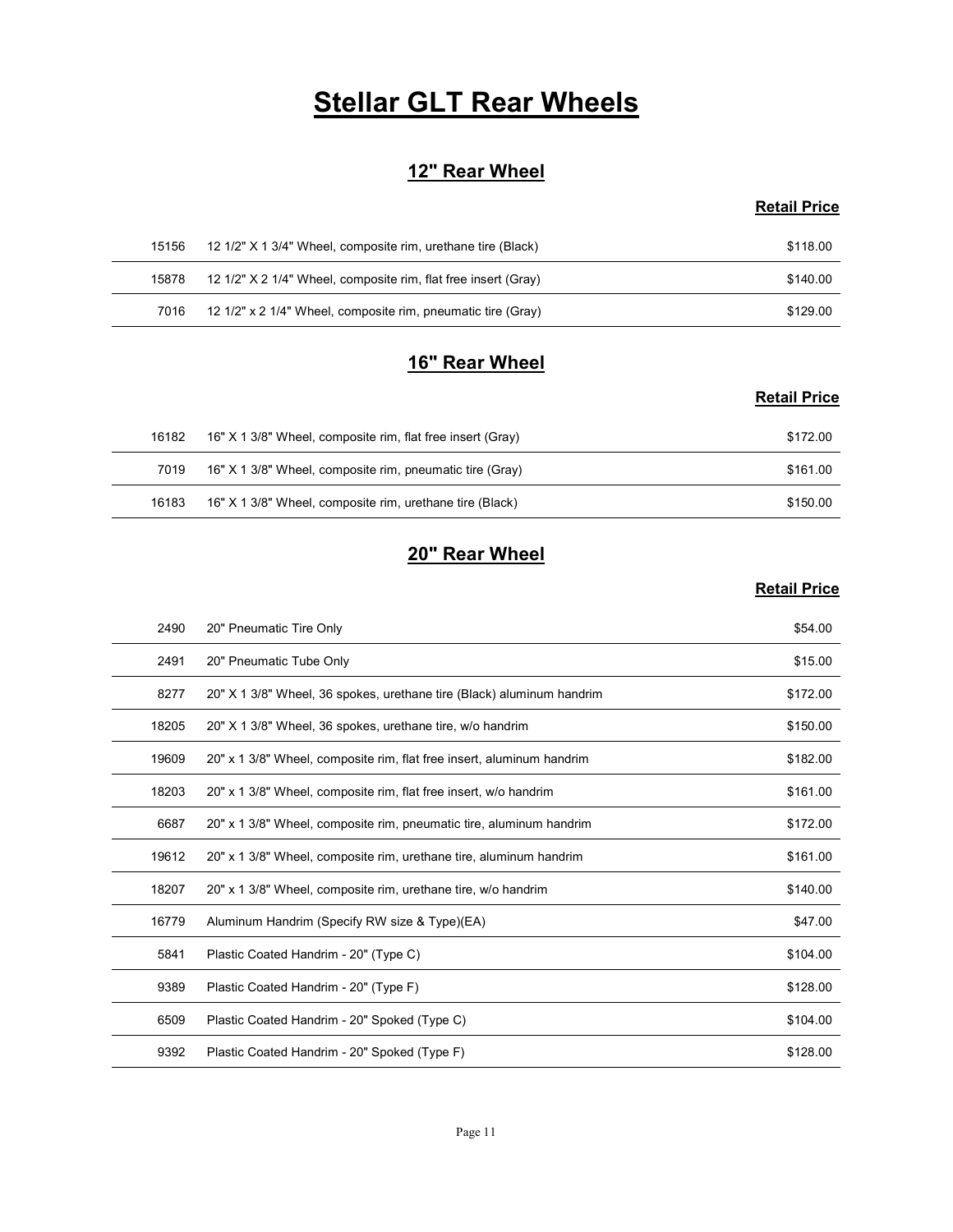#### 22" Rear Wheel

#### Retail Price

|       | 22" Rear Wheel                                                        |                     |
|-------|-----------------------------------------------------------------------|---------------------|
|       |                                                                       | <b>Retail Price</b> |
| 6743  | 22" Pneumatic Tire Only                                               | \$59.00             |
| 2290  | 22" Pneumatic Tube Only                                               | \$18.00             |
| 8276  | 22" X 1 3/8" Wheel, 36 spokes, urethane tire (Black) aluminum handrim | \$182.00            |
| 18206 | 22" X 1 3/8" Wheel, 36 spokes, urethane tire, w/o handrim             | \$161.00            |
| 19610 | 22" x 1 3/8" Wheel, composite rim, flat free insert, aluminum handrim | \$193.00            |
| 18202 | 22" x 1 3/8" Wheel, composite rim, flat free insert, w/o handrim      | \$172.00            |
| 6686  | 22" x 1 3/8" Wheel, composite rim, pneumatic tire, aluminum handrim   | \$182.00            |
| 19613 | 22" x 1 3/8" Wheel, composite rim, urethane tire, aluminum handrim    | \$172.00            |
| 18208 | 22" x 1 3/8" Wheel, composite rim, urethane tire, w/o handrim         | \$150.00            |
| 16779 | Aluminum Handrim (Specify RW size & Type)(EA)                         | \$47.00             |
| 17702 | Plastic Coated Handrim - 22" (Type C)                                 | \$128.00            |
| 9390  | Plastic Coated Handrim - 22" (Type F)                                 | \$128.00            |
| 6510  | Plastic Coated Handrim - 22" Spoked (Type C)                          | \$104.00            |
| 9393  | Plastic Coated Handrim - 22" Spoked (Type F)                          | \$128.00            |
|       | 24" Rear Wheel                                                        |                     |
|       |                                                                       | <b>Retail Price</b> |
| 1375  | 24" Pneumatic Tire only                                               | \$65.00             |
| 1376  | 24" Pneumatic Tube only                                               | \$20.00             |
| 7547  | 24" X 1 3/8" Wheel, 36 spokes, urethane tire (Black) aluminum handrim | \$193.00            |
| 18204 | 24" X 1 3/8" Wheel, 36 spokes, urethane tire, w/o handrim             | \$172.00            |
| 19438 | 24" x 1 3/8" Wheel, 36 spokes, pneumatic tire, aluminum handrim       | \$182.00            |
| 19611 | 24" x 1 3/8" Wheel composite rim flat free insert aluminum handrim    | \$204.00            |

#### 24" Rear Wheel

| 18208 | 22" x 1 3/8" Wheel, composite rim, urethane tire, w/o handrim         | \$150.00            |
|-------|-----------------------------------------------------------------------|---------------------|
| 16779 | Aluminum Handrim (Specify RW size & Type)(EA)                         | \$47.00             |
| 17702 | Plastic Coated Handrim - 22" (Type C)                                 | \$128.00            |
| 9390  | Plastic Coated Handrim - 22" (Type F)                                 | \$128.00            |
| 6510  | Plastic Coated Handrim - 22" Spoked (Type C)                          | \$104.00            |
| 9393  | Plastic Coated Handrim - 22" Spoked (Type F)                          | \$128.00            |
|       | 24" Rear Wheel                                                        |                     |
|       |                                                                       | <b>Retail Price</b> |
| 1375  | 24" Pneumatic Tire only                                               | \$65.00             |
| 1376  | 24" Pneumatic Tube only                                               | \$20.00             |
| 7547  | 24" X 1 3/8" Wheel, 36 spokes, urethane tire (Black) aluminum handrim | \$193.00            |
| 18204 | 24" X 1 3/8" Wheel, 36 spokes, urethane tire, w/o handrim             | \$172.00            |
| 19438 | 24" x 1 3/8" Wheel, 36 spokes, pneumatic tire, aluminum handrim       | \$182.00            |
| 19611 | 24" x 1 3/8" Wheel, composite rim, flat free insert, aluminum handrim | \$204.00            |
| 18201 | 24" x 1 3/8" Wheel, composite rim, flat free insert, w/o handrim      | \$182.00            |
| 19792 | 24" x 1 3/8" Wheel, composite rim, pneumatic tire, aluminum handrim   | \$193.00            |
| 19614 | 24" x 1 3/8" Wheel, composite rim, urethane tire, aluminum handrim    | \$182.00            |
| 18090 | 24" x 1 3/8" Wheel, composite rim, urethane tire, w/o handrim         | \$159.00            |
| 16779 | Aluminum Handrim (Specify RW size & Type)(EA)                         | \$47.00             |
| 4077  | Plastic Coated handrim - 24" (Type C)                                 | \$128.00            |
|       | Page 12                                                               |                     |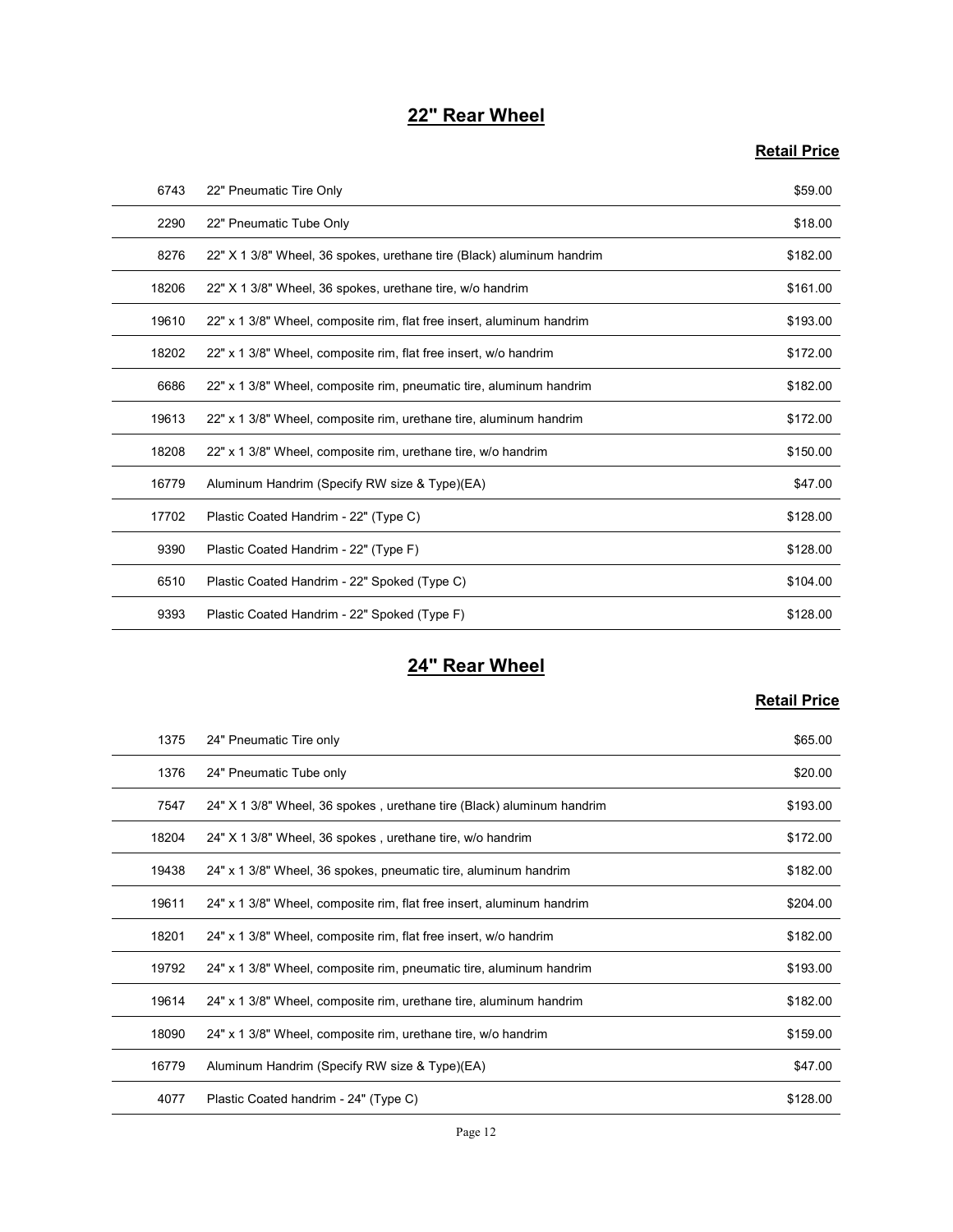| 9391 | Plastic Coated Handrim - 24" (Type F)        | \$128.00            |
|------|----------------------------------------------|---------------------|
| 6511 | Plastic Coated Handrim - 24" Spoked (Type C) | \$104.00            |
| 9394 | Plastic Coated Handrim - 24" Spoked (Type F) | \$128.00            |
|      |                                              |                     |
|      | <b>Wheel Components</b>                      |                     |
|      |                                              | <b>Retail Price</b> |

#### Wheel Components

| 9391  | Plastic Coated Handrim - 24" (Type F)                    | \$128.00            |
|-------|----------------------------------------------------------|---------------------|
| 6511  | Plastic Coated Handrim - 24" Spoked (Type C)             | \$104.00            |
| 9394  | Plastic Coated Handrim - 24" Spoked (Type F)             | \$128.00            |
|       | <b>Wheel Components</b>                                  |                     |
|       |                                                          | <b>Retail Price</b> |
| 15196 | Bearings 1/2" ID x 1 1/8" OD x 5/16" th (R8RS)           | \$8.00              |
|       |                                                          | \$3.00              |
| 19736 | Caster Wheel Bearing - 8mm ID x 22mm OD x 7mm T - 608-2Z |                     |
| 15556 | Handrim Hardware Set for Mag Wheel (Type F)              | \$8.00              |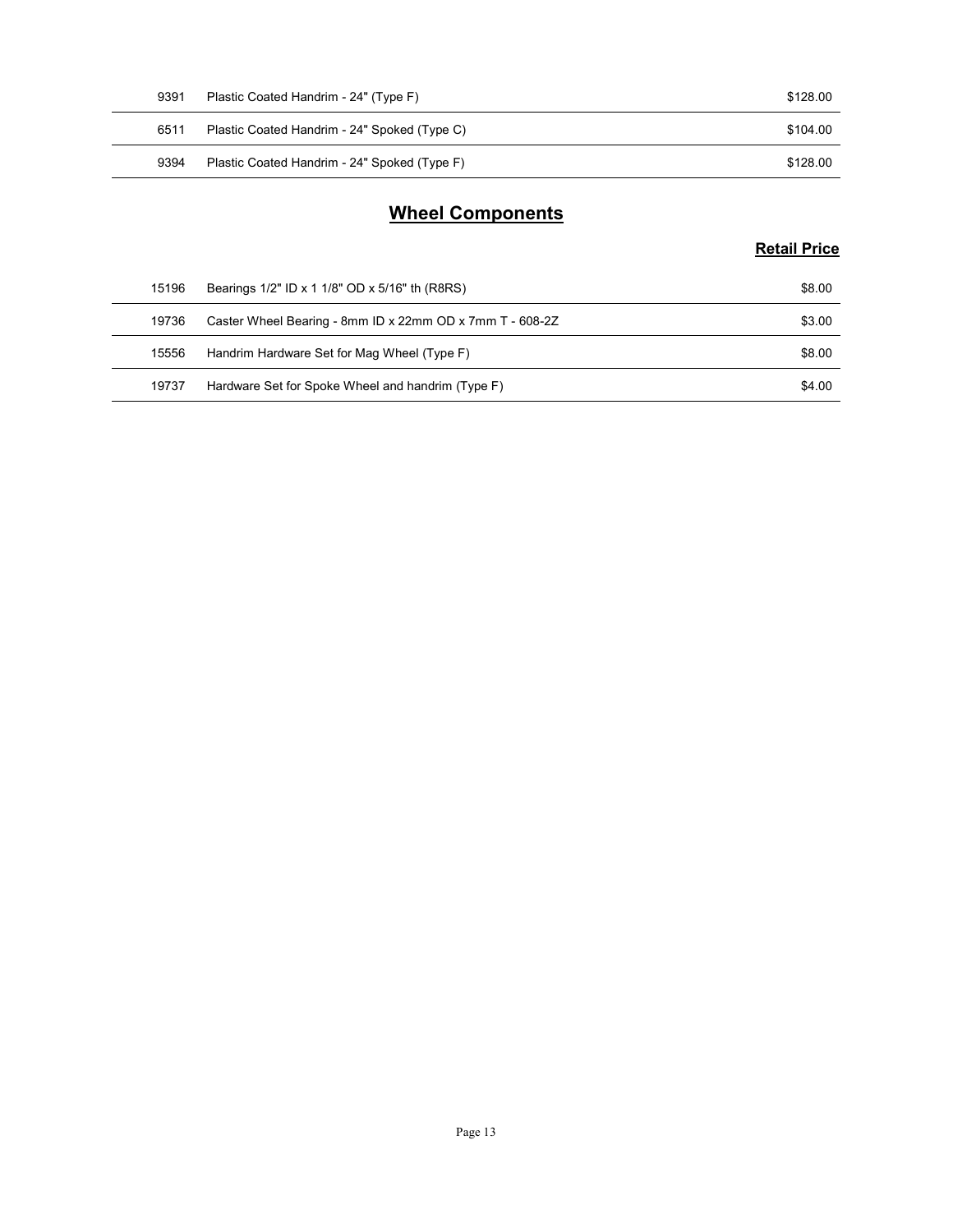# **Stellar GLT Casters**

#### 6" Caster

#### Retail Price

|       | <b>Stellar GLT Casters</b>                             |                     |
|-------|--------------------------------------------------------|---------------------|
|       |                                                        |                     |
|       | 6" Caster                                              |                     |
|       |                                                        | <b>Retail Price</b> |
| 2843  | 6" Caster Fork                                         | \$54.00             |
| 19615 | 6" x 1 1/2" (WIDE) Caster - Urethane Tire              | \$70.00             |
| 19747 | 6" x 1 1/4" Caster - Pneumatic Tire                    | \$86.00             |
| 2791  | 6" x 1 1/4" Caster - Urethane Tire                     | \$55.00             |
| 9986  | 6" X 1 1/4" Caster (Urethane), 6" Fork & Stem Assy - L | \$90.00             |
| 11767 | 6" X 1 1/4" Caster (Urethane), 6" Fork & Stem Assy - R | \$90.00             |
| 14719 | 6" X 1 1/4" Caster (Urethane), 8" Fork & Stem Assy - L | \$90.00             |
| 14720 | 6" X 1 1/4" Caster (Urethane), 8" Fork & Stem Assy - R | \$90.00             |
|       | 8" Caster                                              |                     |
|       |                                                        | <b>Retail Price</b> |
| 2299  | 8" x 1 1/4" Caster - Pneumatic Tire                    | \$73.00             |
| 1354  | 8" x 1 1/4" Caster - Urethane Tire                     | \$70.00             |
| 14962 | 8" X 1 1/4" Caster (Urethane), 8" Fork & Stem Assy - L | \$90.00             |
| 14963 | 8" X 1 1/4" Caster (Urethane), 8" Fork & Stem Assy - R | \$90.00             |
| 1355  | 8" x 1 1/4" Caster Fork                                | \$48.00             |
| 5741  | 8" x 2" Caster - Flat Free Tire                        | \$144.00            |

#### 8" Caster

| 19747 | 6" x 1 1/4" Caster - Pneumatic Tire                    | \$86.00             |
|-------|--------------------------------------------------------|---------------------|
| 2791  | 6" x 1 1/4" Caster - Urethane Tire                     | \$55.00             |
| 9986  | 6" X 1 1/4" Caster (Urethane), 6" Fork & Stem Assy - L | \$90.00             |
| 11767 | 6" X 1 1/4" Caster (Urethane), 6" Fork & Stem Assy - R | \$90.00             |
| 14719 | 6" X 1 1/4" Caster (Urethane), 8" Fork & Stem Assy - L | \$90.00             |
| 14720 | 6" X 1 1/4" Caster (Urethane), 8" Fork & Stem Assy - R | \$90.00             |
|       | 8" Caster                                              |                     |
|       |                                                        | <b>Retail Price</b> |
| 2299  | 8" x 1 1/4" Caster - Pneumatic Tire                    | \$73.00             |
| 1354  | 8" x 1 1/4" Caster - Urethane Tire                     | \$70.00             |
| 14962 | 8" X 1 1/4" Caster (Urethane), 8" Fork & Stem Assy - L | \$90.00             |
| 14963 | 8" X 1 1/4" Caster (Urethane), 8" Fork & Stem Assy - R | \$90.00             |
| 1355  | 8" x 1 1/4" Caster Fork                                | \$48.00             |
| 5741  | 8" x 2" Caster - Flat Free Tire                        | \$144.00            |
| 3385  | 8" x 2" Caster - Pneumatic Tire                        | \$144.00            |
| 2616  | 8" x 2" Caster - Urethane Tire                         | \$120.00            |
| 6980  | 8" X 2" Caster (Pneumatic), Fork & Stem Assy           | \$125.00            |
| 6979  | 8" X 2" Caster (Urethane), Fork & Stem Assy            | \$125.00            |
| 2413  | 8" x 2" Caster Fork                                    | \$59.00             |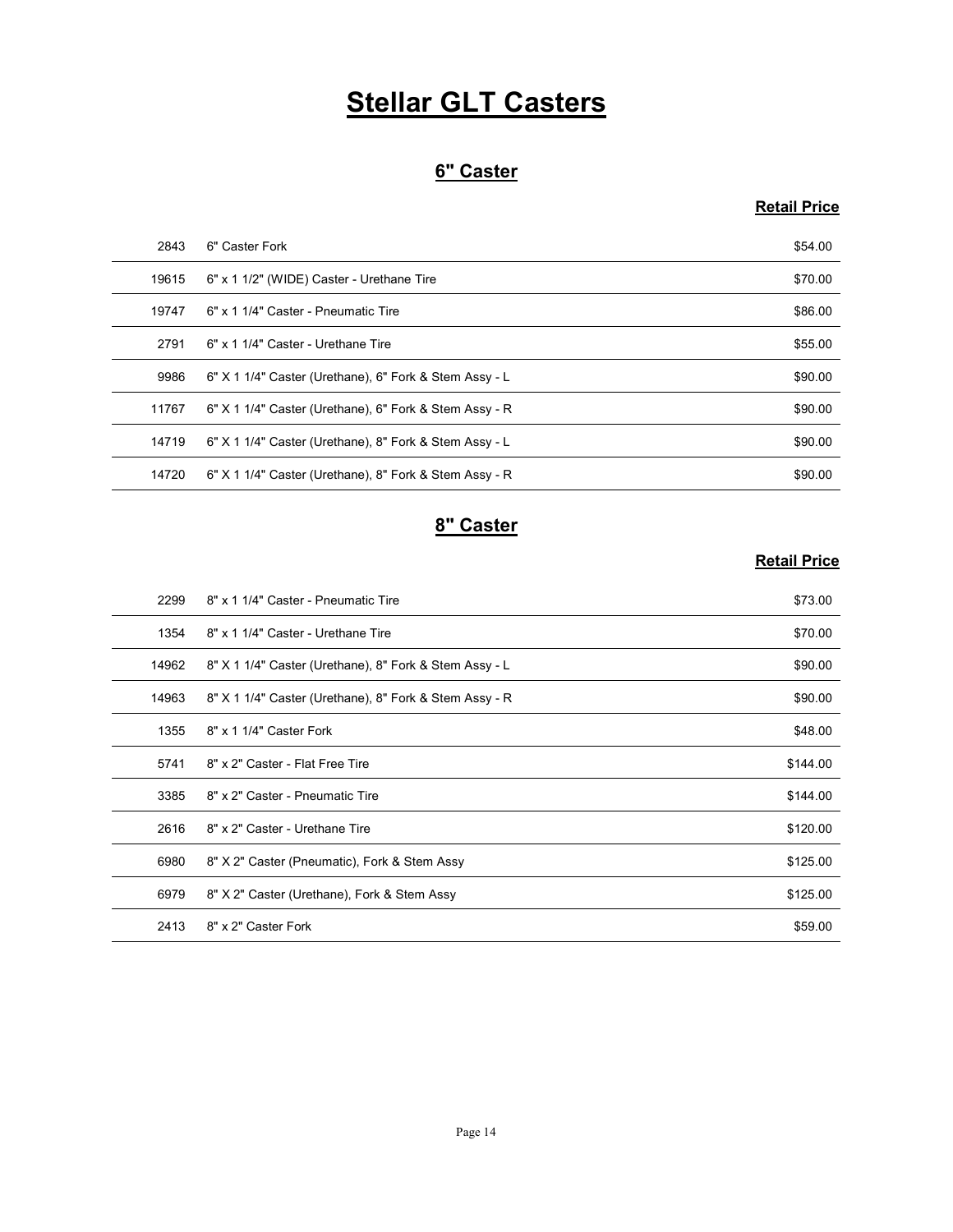# **Stellar GLT Wheel Locks**

#### Wheel Lock Components

#### Retail Price

|       | <b>Stellar GLT Wheel Locks</b>                                                 |                     |
|-------|--------------------------------------------------------------------------------|---------------------|
|       |                                                                                |                     |
|       | <b>Wheel Lock Components</b>                                                   |                     |
|       |                                                                                | <b>Retail Price</b> |
| 18708 | Accessory Extension Connector for Lower Frame                                  | \$97.00             |
| 14542 | B/S Attendant Wheel Lock Plate                                                 | \$34.00             |
| 16535 | B/S Lower Frame rear extension tube                                            | \$35.00             |
| 19254 | Bentley/Stellar Drum Brake Assy - 20" RW                                       | \$851.00            |
| 19088 | Rectangular Round End Vinyl Cap, Black - for Wheel-Lock & T-style Arm Receiver | \$8.00              |
| 1592  | Wheel Lock Extensions - Pair                                                   | \$79.00             |
|       | <b>Wheel Locks</b>                                                             |                     |
|       |                                                                                | <b>Retail Price</b> |
| 18127 | B/S Wheel Lock Assembly - Pull - L                                             | \$54.00             |
| 18128 | B/S Wheel Lock Assembly - Pull - R                                             | \$54.00             |
| 18129 | B/S Wheel Lock Assembly - Push - L                                             | \$54.00             |
| 18130 | B/S Wheel Lock Assembly - Push - R                                             | \$54.00             |
| 19596 | Hill Holder - L                                                                | \$217.00            |
| 10507 | Hill Holder - R                                                                | \$217.00            |

#### Wheel Locks

| 18708 | Accessory Extension Connector for Lower Frame                                  | \$97.00             |
|-------|--------------------------------------------------------------------------------|---------------------|
| 14542 | B/S Attendant Wheel Lock Plate                                                 | \$34.00             |
| 16535 | B/S Lower Frame rear extension tube                                            | \$35.00             |
| 19254 | Bentley/Stellar Drum Brake Assy - 20" RW                                       | \$851.00            |
| 19088 | Rectangular Round End Vinyl Cap, Black - for Wheel-Lock & T-style Arm Receiver | \$8.00              |
| 1592  | Wheel Lock Extensions - Pair                                                   | \$79.00             |
|       | <b>Wheel Locks</b>                                                             | <b>Retail Price</b> |
| 18127 | B/S Wheel Lock Assembly - Pull - L                                             | \$54.00             |
| 18128 | B/S Wheel Lock Assembly - Pull - R                                             | \$54.00             |
| 18129 | B/S Wheel Lock Assembly - Push - L                                             | \$54.00             |
| 18130 | B/S Wheel Lock Assembly - Push - R                                             | \$54.00             |
| 19596 | Hill Holder - L                                                                | \$217.00            |
| 19597 | Hill Holder - R                                                                | \$217.00            |
|       |                                                                                |                     |
|       |                                                                                |                     |
|       |                                                                                |                     |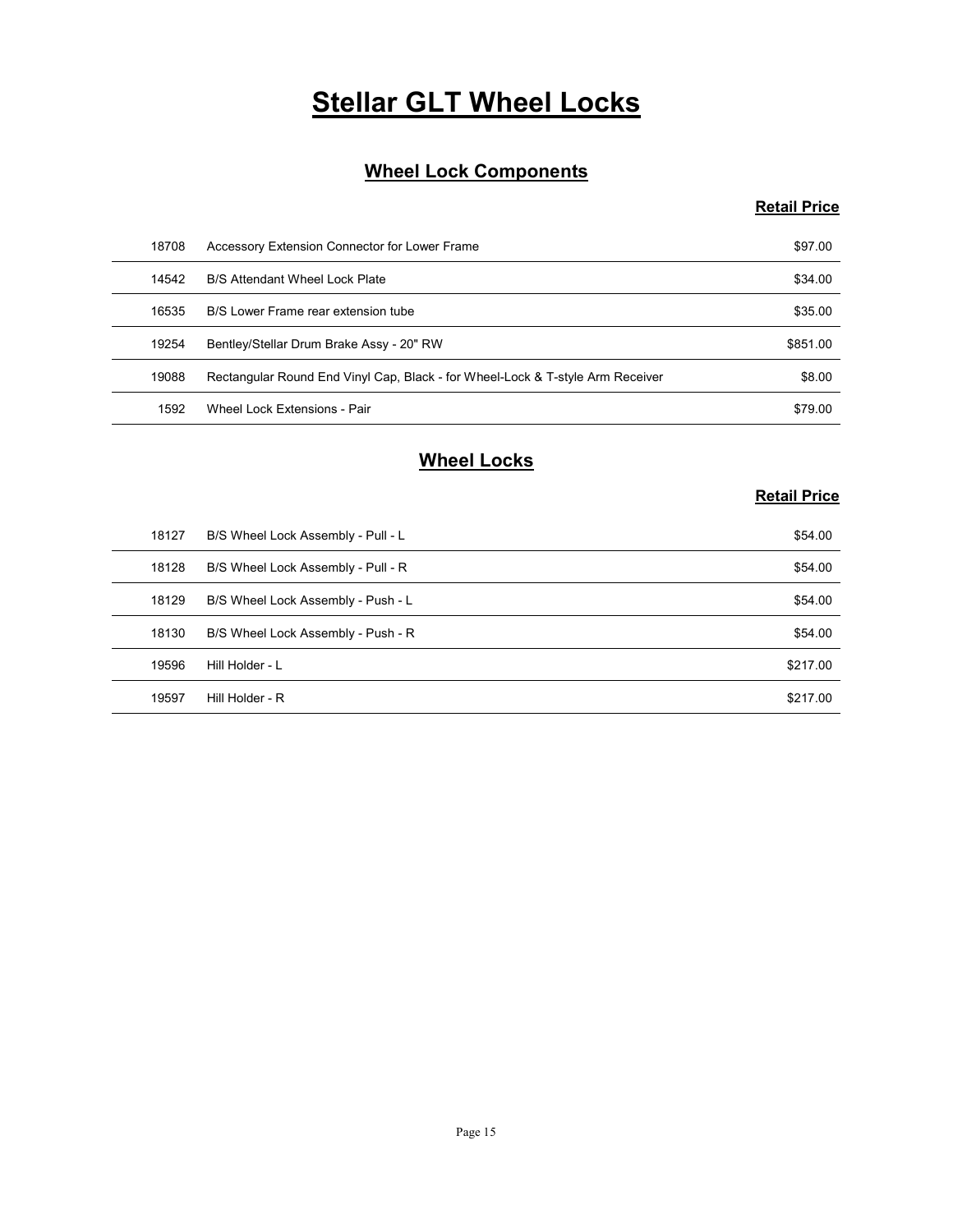# **Stellar GLT Front Rigging**

#### Easy Out Fixed 70° Assembly AA Plate

#### Retail Price

|                | <b>Stellar GLT Front Rigging</b>                                                                     |                      |
|----------------|------------------------------------------------------------------------------------------------------|----------------------|
|                |                                                                                                      |                      |
|                | Easy Out Fixed 70° Assembly AA Plate                                                                 | <b>Retail Price</b>  |
|                |                                                                                                      |                      |
| 18548<br>18549 | Easy-Out Fixed 70° w/AA Footplate (14"-15"w) - L<br>Easy-Out Fixed 70° w/AA Footplate (14"-15"w) - R | \$222.00<br>\$222.00 |
| 18550          | Easy-Out Fixed 70° w/AA Footplate (16"-17"w) - L                                                     | \$222.00             |
| 18551          | Easy-Out Fixed 70° w/AA Footplate (16"-17"w) - R                                                     | \$222.00             |
| 18552          | Easy-Out Fixed 70° w/AA Footplate (18"-19"w) - L                                                     | \$222.00             |
| 18553          | Easy-Out Fixed 70° w/AA Footplate (18"-19"w) - R                                                     | \$222.00             |
| 18554          | Easy-Out Fixed 70° w/AA Footplate (20"w & up) - L                                                    | \$222.00             |
| 18555          | Easy-Out Fixed 70° w/AA Footplate (20"w & up) - R                                                    | \$222.00             |
|                |                                                                                                      |                      |
|                | Easy Out Fixed 70° Assembly Comp Plate                                                               |                      |
|                |                                                                                                      | <b>Retail Price</b>  |
| 18556          | Easy-Out Fixed 70° w/Composite Footplate (13"-15"w) - L                                              | \$204.00             |
| 18557          | Easy-Out Fixed 70° w/Composite Footplate (13"-15"w) - R                                              | \$204.00             |
| 18558          | Easy-Out Fixed 70° w/Composite Footplate (16"w) - L                                                  | \$204.00             |
| 18559          | Easy-Out Fixed 70° w/Composite Footplate (16"w) - R                                                  | \$204.00             |
| 18560          | Easy-Out Fixed 70° w/Composite Footplate (17"w & up) - L                                             | \$204.00             |
|                | Easy-Out Fixed 70° w/Composite Footplate (17"w & up) - R                                             | \$204.00             |

#### Easy Out Fixed 70° Assembly Comp Plate

#### Retail Price

| 18551 | Easy-Out Fixed 70° w/AA Footplate (16"-17"w) - R                           | \$222.00            |
|-------|----------------------------------------------------------------------------|---------------------|
| 18552 | Easy-Out Fixed 70° w/AA Footplate (18"-19"w) - L                           | \$222.00            |
| 18553 | Easy-Out Fixed 70° w/AA Footplate (18"-19"w) - R                           | \$222.00            |
| 18554 | Easy-Out Fixed 70° w/AA Footplate (20"w & up) - L                          | \$222.00            |
| 18555 | Easy-Out Fixed 70° w/AA Footplate (20"w & up) - R                          | \$222.00            |
|       | <b>Easy Out Fixed 70° Assembly Comp Plate</b>                              | <b>Retail Price</b> |
| 18556 | Easy-Out Fixed 70° w/Composite Footplate (13"-15"w) - L                    | \$204.00            |
| 18557 | Easy-Out Fixed 70° w/Composite Footplate (13"-15"w) - R                    | \$204.00            |
| 18558 | Easy-Out Fixed 70° w/Composite Footplate (16"w) - L                        | \$204.00            |
| 18559 | Easy-Out Fixed 70° w/Composite Footplate (16"w) - R                        | \$204.00            |
| 18560 | Easy-Out Fixed 70° w/Composite Footplate (17"w & up) - L                   | \$204.00            |
| 18561 | Easy-Out Fixed 70° w/Composite Footplate (17"w & up) - R                   | \$204.00            |
|       | <b>Easy Out Universal AA Assembly AA Plate</b>                             | <b>Retail Price</b> |
| 18532 | Easy-Out AA Assy w/AA Footplate (14"-15"w) - L                             | \$465.00            |
| 18533 | Easy-Out AA Assy w/AA Footplate (14"-15"w) - R                             | \$465.00            |
| 18534 | Easy-Out AA Assy w/AA Footplate (16"-17"w) - L                             | \$465.00            |
| 18535 | Easy-Out AA Assy w/AA Footplate (16"-17"w) - R                             | \$465.00            |
| 18536 | Easy-Out AA Assy w/AA Footplate (18"-19"w) - L                             | \$465.00            |
| 18537 | $Fasev$ -Out $\Delta\Delta$ Assy $w/\Delta\Delta$ Footplate (18"-19"w) - R | A6500               |

#### Easy Out Universal AA Assembly AA Plate

| 18556 |                                                          |                     |
|-------|----------------------------------------------------------|---------------------|
|       | Easy-Out Fixed 70° w/Composite Footplate (13"-15"w) - L  | \$204.00            |
| 18557 | Easy-Out Fixed 70° w/Composite Footplate (13"-15"w) - R  | \$204.00            |
| 18558 | Easy-Out Fixed 70° w/Composite Footplate (16"w) - L      | \$204.00            |
| 18559 | Easy-Out Fixed 70° w/Composite Footplate (16"w) - R      | \$204.00            |
| 18560 | Easy-Out Fixed 70° w/Composite Footplate (17"w & up) - L | \$204.00            |
| 18561 | Easy-Out Fixed 70° w/Composite Footplate (17"w & up) - R | \$204.00            |
|       | <b>Easy Out Universal AA Assembly AA Plate</b>           | <b>Retail Price</b> |
| 18532 | Easy-Out AA Assy w/AA Footplate (14"-15"w) - L           | \$465.00            |
| 18533 | Easy-Out AA Assy w/AA Footplate (14"-15"w) - R           | \$465.00            |
| 18534 | Easy-Out AA Assy w/AA Footplate (16"-17"w) - L           | \$465.00            |
| 18535 | Easy-Out AA Assy w/AA Footplate (16"-17"w) - R           | \$465.00            |
| 18536 | Easy-Out AA Assy w/AA Footplate (18"-19"w) - L           | \$465.00            |
|       | Easy-Out AA Assy w/AA Footplate (18"-19"w) - R           | \$465.00            |
| 18537 |                                                          |                     |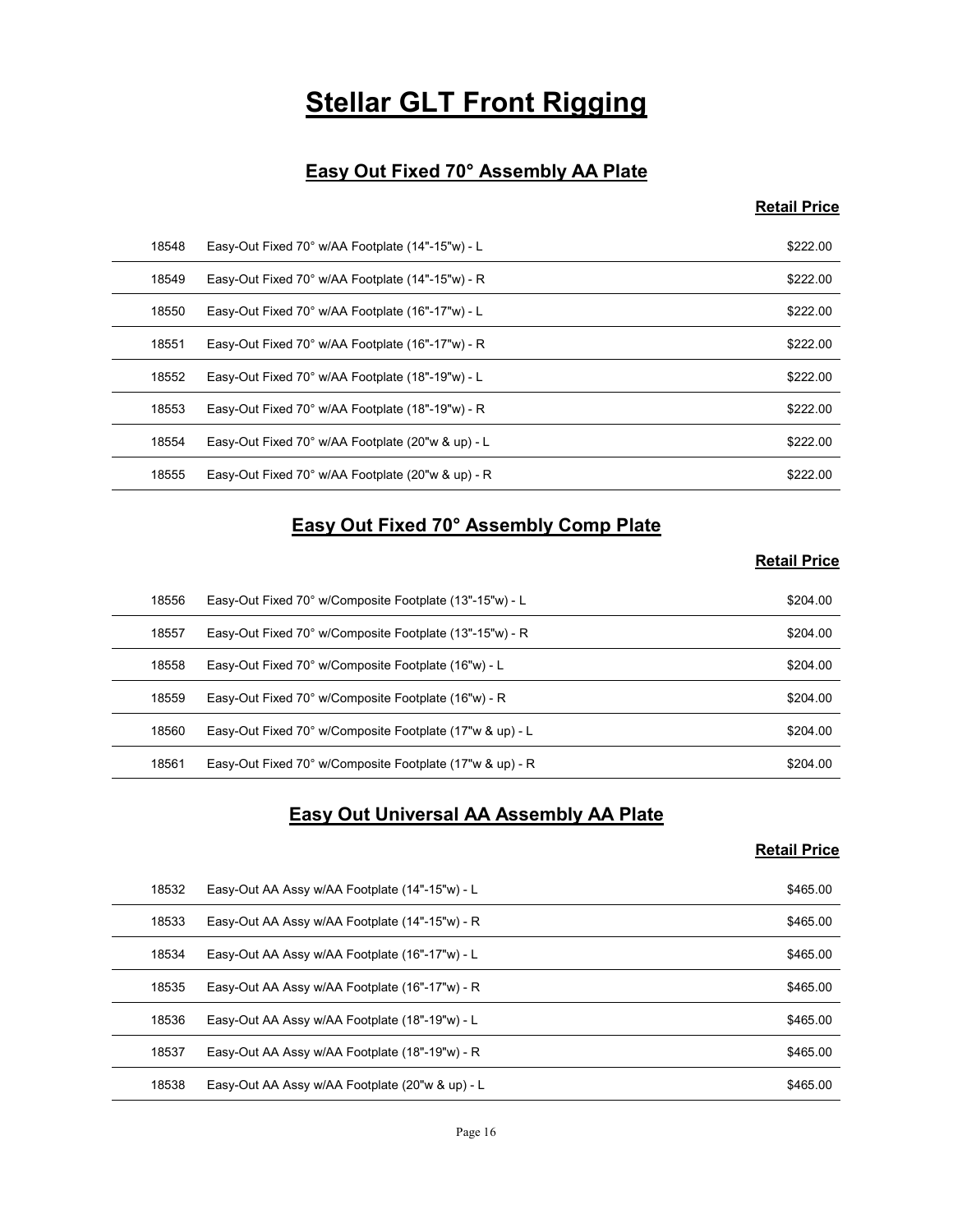# Easy-Out AA Assy w/AA Footplate (20"w & up) - R \$465.00<br>Easy Out Universal AA Assembly Comp Plate<br>Retail Price Easy Out Universal AA Assembly Comp Plate

#### Retail Price

| 18539 | Easy-Out AA Assy w/AA Footplate (20"w & up) - R         | \$465.00            |
|-------|---------------------------------------------------------|---------------------|
|       |                                                         |                     |
|       | <b>Easy Out Universal AA Assembly Comp Plate</b>        |                     |
|       |                                                         | <b>Retail Price</b> |
| 18540 | Easy-Out AA Assy w/Composite Footplate (13"-15"w) - L   | \$446.00            |
| 18541 | Easy-Out AA Assy w/Composite Footplate (13"-15"w) - R   | \$446.00            |
| 18542 | Easy-Out AA Assy w/Composite Footplate (16"w) - L       | \$446.00            |
| 18543 | Easy-Out AA Assy w/Composite Footplate (16"w) - R       | \$446.00            |
| 18544 | Easy-Out AA Assy w/Composite Footplate (17"w & up) - L  | \$446.00            |
| 18545 | Easy-Out AA Assy w/Composite Footplate (17"w & up) - R  | \$446.00            |
|       | <b>Easy Out Upper Hangers</b>                           |                     |
|       |                                                         | <b>Retail Price</b> |
| 19349 | Easy Out 70* Fixed - Hanger Assembly - Long             | \$155.00            |
| 19350 | Easy Out 70* Fixed - Hanger Assembly - Short            | \$152.00            |
|       | <b>Extension Tube and Footplate (Plug in)</b>           |                     |
|       |                                                         | <b>Retail Price</b> |
| 7261  | Large AA Footplate Assy w/lg lower ext. (Plug-Ins) - L  | \$137.00            |
| 7262  | Large AA Footplate Assy w/lg lower ext. (Plug-Ins) - R  | \$137.00            |
| 7259  | Large AA Footplate Assy w/std lower ext. (Plug-Ins) - L | \$137.00            |
| 7260  | Large AA Footplate Assy w/std lower ext (Plug-Ins) - R  | \$137.00            |

#### Easy Out Upper Hangers

| <b>Retail Price</b> |  |
|---------------------|--|
|---------------------|--|

| 19349 | Easy Out 70* Fixed - Hanger Assembly - Long  | \$155.00 |
|-------|----------------------------------------------|----------|
| 19350 | Easy Out 70* Fixed - Hanger Assembly - Short | \$152.00 |

#### Extension Tube and Footplate (Plug in)

| 18543 | Easy-Out AA Assy w/Composite Footplate (16"w) - R            | \$446.00            |
|-------|--------------------------------------------------------------|---------------------|
| 18544 | Easy-Out AA Assy w/Composite Footplate (17"w & up) - L       | \$446.00            |
| 18545 | Easy-Out AA Assy w/Composite Footplate (17"w & up) - R       | \$446.00            |
|       | <b>Easy Out Upper Hangers</b>                                |                     |
|       |                                                              |                     |
|       |                                                              | <b>Retail Price</b> |
| 19349 | Easy Out 70* Fixed - Hanger Assembly - Long                  | \$155.00            |
| 19350 | Easy Out 70* Fixed - Hanger Assembly - Short                 | \$152.00            |
|       | <b>Extension Tube and Footplate (Plug in)</b>                |                     |
|       |                                                              | <b>Retail Price</b> |
| 7261  | Large AA Footplate Assy w/lg lower ext. (Plug-Ins) - L       | \$137.00            |
| 7262  | Large AA Footplate Assy w/lg lower ext. (Plug-Ins) - R       | \$137.00            |
| 7259  | Large AA Footplate Assy w/std lower ext. (Plug-Ins) - L      | \$137.00            |
| 7260  | Large AA Footplate Assy w/std lower ext. (Plug-Ins) - R      | \$137.00            |
| 7269  | Large Comp. Footplate Assy - w/lg lower ext. (Plug-Ins) - L  | \$73.00             |
| 7270  | Large Comp. Footplate Assy - w/lg lower ext. (Plug-Ins) - R  | \$73.00             |
| 7267  | Large Comp. Footplate Assy - w/std lower ext. (Plug-Ins) - L | \$73.00             |
| 7268  | Large Comp. Footplate Assy - w/std lower ext. (Plug-Ins) - R | \$73.00             |
| 7277  | Medium AA Footplate Assy w/lg lower ext. (Plug-Ins) - L      | \$137.00            |
| 7278  | Medium AA Footplate Assy w/lg lower ext. (Plug-Ins) - R      | \$137.00            |
| 7275  | Medium AA Footplate Assy w/std lower ext. (Plug-Ins) - L     | \$137.00            |
| 7276  | Medium AA Footplate Assy w/std lower ext. (Plug-Ins) - R     | \$137.00            |
| 7257  | Medium Comp. Footplate Assy - w/lg lower ext. (Plug-Ins) - L | \$97.00             |
| 7258  | Medium Comp. Footplate Assy - w/lg lower ext. (Plug-Ins) - R | \$97.00             |
|       | Page 17                                                      |                     |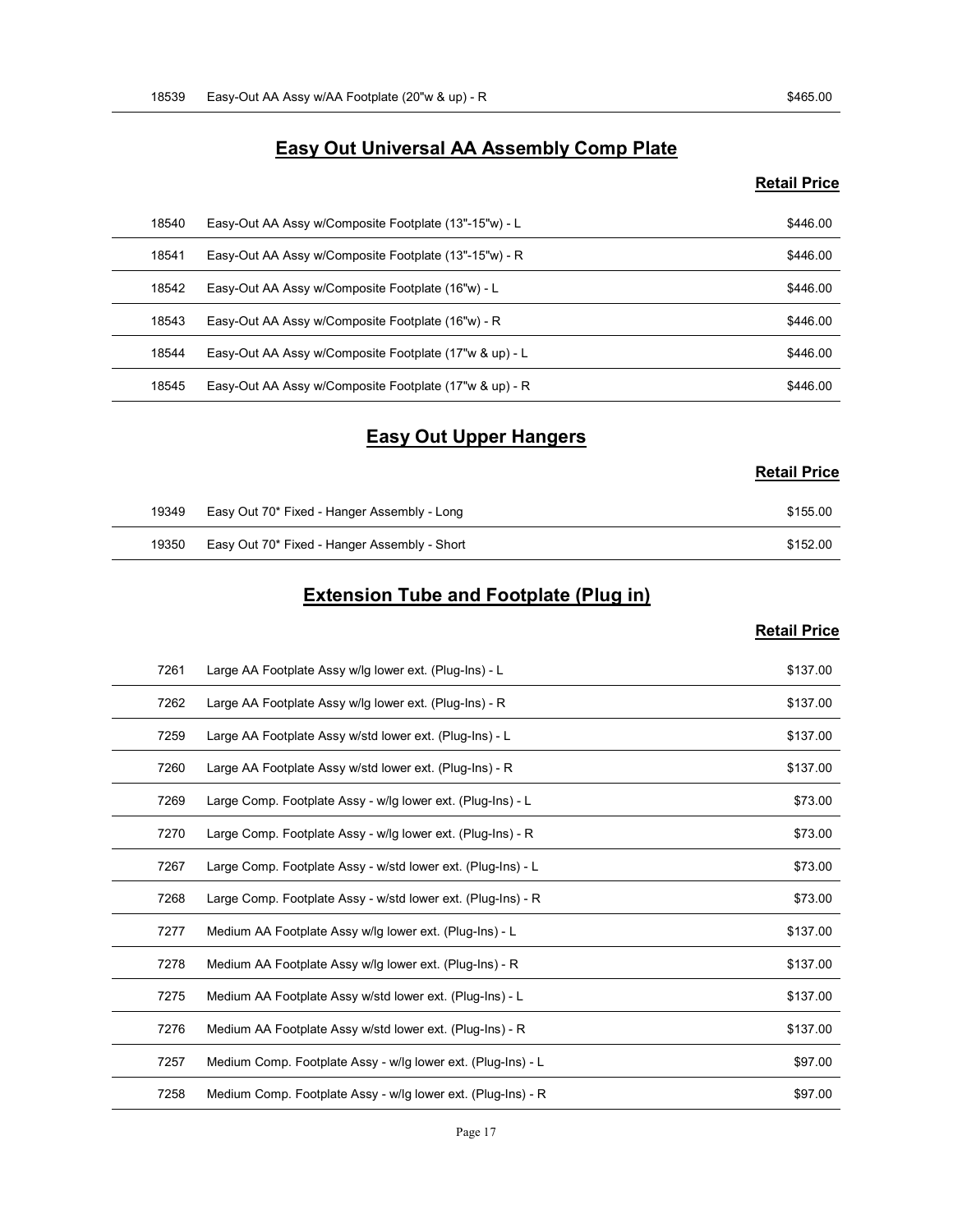| 7255 | Medium Comp. Footplate Assy - w/std lower ext. (Plug-Ins) - L | \$97.00             |
|------|---------------------------------------------------------------|---------------------|
| 7256 | Medium Comp. Footplate Assy - w/std lower ext. (Plug-Ins) - R | \$97.00             |
| 7265 | Oversize AA Footplate Assy w/lg lower ext. (Plug-Ins) - L     | \$137.00            |
| 7266 | Oversize AA Footplate Assy w/lg lower ext. (Plug-Ins) - R     | \$137.00            |
| 7263 | Oversize AA Footplate Assy w/std lower ext. (Plug-Ins) - L    | \$137.00            |
| 7264 | Oversize AA Footplate Assy w/std lower ext. (Plug-Ins) - R    | \$137.00            |
| 7253 | Small Comp. Footplate Assy - w/lg lower ext. (Plug-Ins) - L   | \$96.00             |
| 7254 | Small Comp. Footplate Assy - w/lg lower ext. (Plug-Ins) - R   | \$96.00             |
| 7251 | Small Comp. Footplate Assy - w/std lower ext. (Plug-Ins) - L  | \$96.00             |
| 7252 | Small Comp. Footplate Assy - w/std lower ext. (Plug-Ins) - R  | \$96.00             |
| 8394 | X-Large AA Footplate Assy w/lg lower ext. (Plug-Ins) - L      | \$137.00            |
| 8395 | X-Large AA Footplate Assy w/lg lower ext. (Plug-Ins) - R      | \$137.00            |
| 8392 | X-Large AA Footplate Assy w/std lower ext. (Plug-Ins) - L     | \$137.00            |
| 8393 | X-Large AA Footplate Assy w/std lower ext. (Plug-Ins) - R     | \$137.00            |
|      | <b>Extension Tube and Footplate (Swing away)</b>              |                     |
|      |                                                               | <b>Retail Price</b> |
| 6919 | Large AA Footplate Assy w/lg lower ext. - L                   | \$137.00            |
| 6920 | Large AA Footplate Assy w/lg lower ext. - R                   | \$137.00            |
| 6917 | Large AA Footplate Assy w/std lower ext. - L                  | \$137.00            |
| 6918 | Large AA Footplate Assy w/std lower ext. - R                  | \$137.00            |
| 6906 | Large Comp. Footplate Assy - w/lg lower ext. - L              | \$73.00             |
|      | Large Comp. Footplate Assy - w/std lower ext. - L<br>6904     | \$73.00             |

#### Extension Tube and Footplate (Swing away)

| 7251 | Small Comp. Footplate Assy - w/std lower ext. (Plug-Ins) - L | \$96.00             |
|------|--------------------------------------------------------------|---------------------|
| 7252 | Small Comp. Footplate Assy - w/std lower ext. (Plug-Ins) - R | \$96.00             |
| 8394 | X-Large AA Footplate Assy w/lg lower ext. (Plug-Ins) - L     | \$137.00            |
| 8395 | X-Large AA Footplate Assy w/lg lower ext. (Plug-Ins) - R     | \$137.00            |
| 8392 | X-Large AA Footplate Assy w/std lower ext. (Plug-Ins) - L    | \$137.00            |
| 8393 | X-Large AA Footplate Assy w/std lower ext. (Plug-Ins) - R    | \$137.00            |
|      | <b>Extension Tube and Footplate (Swing away)</b>             |                     |
|      |                                                              | <b>Retail Price</b> |
| 6919 | Large AA Footplate Assy w/lg lower ext. - L                  | \$137.00            |
| 6920 | Large AA Footplate Assy w/lg lower ext. - R                  | \$137.00            |
| 6917 | Large AA Footplate Assy w/std lower ext. - L                 | \$137.00            |
| 6918 | Large AA Footplate Assy w/std lower ext. - R                 | \$137.00            |
| 6906 | Large Comp. Footplate Assy - w/lg lower ext. - L             | \$73.00             |
| 6904 | Large Comp. Footplate Assy - w/std lower ext. - L            | \$73.00             |
| 6905 | Large Comp. Footplate Assy - w/std lower ext. - R            | \$73.00             |
| 6907 | Large Comp. Footplate Assy - wlg lower ext. - R              | \$73.00             |
| 6915 | Medium AA Footplate Assy w/lg lower ext. - L                 | \$137.00            |
| 6916 | Medium AA Footplate Assy w/lg lower ext. - R                 | \$137.00            |
| 6913 | Medium AA Footplate Assy w/std lower ext. - L                | \$137.00            |
| 6914 | Medium AA Footplate Assy w/std lower ext. - R                | \$137.00            |
| 6902 | Medium Comp. Footplate Assy - w/lg lower ext. - L            | \$97.00             |
| 6903 | Medium Comp. Footplate Assy - w/lg lower ext. - R            | \$97.00             |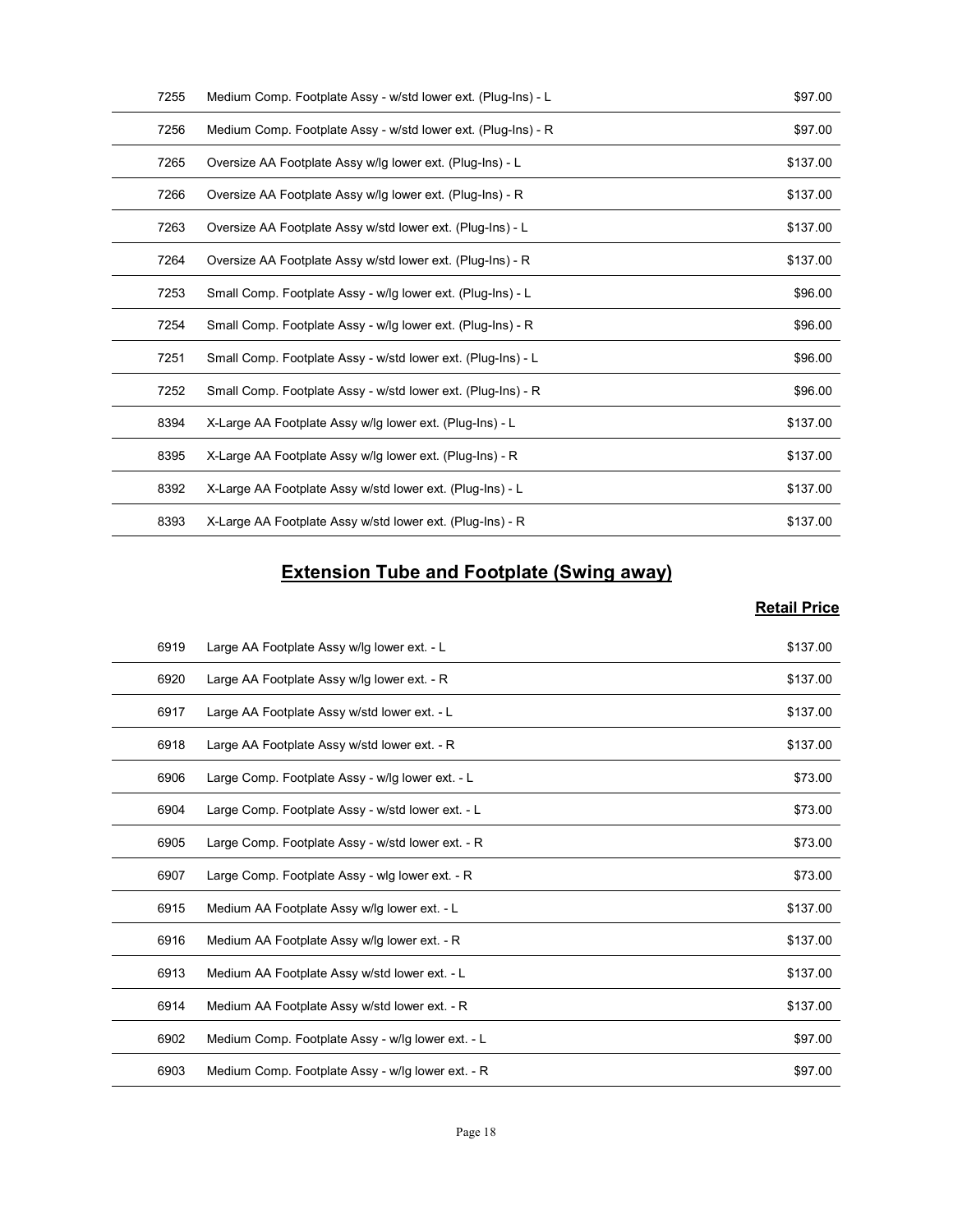| 6900  | Medium Comp. Footplate Assy - w/std lower ext. - L | \$97.00             |
|-------|----------------------------------------------------|---------------------|
| 6901  | Medium Comp. Footplate Assy - w/std lower ext. - R | \$97.00             |
| 6923  | Oversize AA Footplate Assy w/lg lower ext. - L     | \$137.00            |
| 6924  | Oversize AA Footplate Assy w/lg lower ext. - R     | \$137.00            |
| 6921  | Oversize AA Footplate Assy w/std lower ext. - L    | \$137.00            |
| 6922  | Oversize AA Footplate Assy w/std lower ext. - R    | \$137.00            |
| 6898  | Small Comp. Footplate Assy - w/lg lower ext. - L   | \$96.00             |
| 6899  | Small Comp. Footplate Assy - w/lg lower ext. - R   | \$96.00             |
| 6896  | Small Comp. Footplate Assy - w/std lower ext. - L  | \$96.00             |
| 6897  | Small Comp. Footplate Assy - w/std lower ext. - R  | \$96.00             |
| 8390  | X-Large AA Footplate Assy w/lg lower ext. - L      | \$137.00            |
| 8391  | X-Large AA Footplate Assy w/lg lower ext. - R      | \$137.00            |
| 8388  | X-Large AA Footplate Assy w/std lower ext. - L     | \$137.00            |
| 8389  | X-Large AA Footplate Assy w/std lower ext. - R     | \$137.00            |
|       | <b>Extension Tubes</b>                             |                     |
|       |                                                    | <b>Retail Price</b> |
| 18485 | Extension Tube - Easy Out (18"-24")                | \$50.00             |
| 18454 | Extension Tube - Easy-Out (14"-18")                | \$43.00             |
| 18022 | Extension Tube - PI (Round)(13"-17")               | \$34.00             |
| 18021 | Extension Tube - PI (Round)(15"-19")               | \$34.00             |
| 3753  | Extension Tube - PI (Round-Solid)(13"-17")         | \$78.00             |
| 3754  | Extension Tube - PL (Round-Solid)(15"-19")         | \$99.00             |

#### **Extension Tubes**

#### **Retail Price**

| 6896  | Small Comp. Footplate Assy - w/std lower ext. - L    | \$96.00             |
|-------|------------------------------------------------------|---------------------|
| 6897  | Small Comp. Footplate Assy - w/std lower ext. - R    | \$96.00             |
| 8390  | X-Large AA Footplate Assy w/lg lower ext. - L        | \$137.00            |
| 8391  | X-Large AA Footplate Assy w/lg lower ext. - R        | \$137.00            |
| 8388  | X-Large AA Footplate Assy w/std lower ext. - L       | \$137.00            |
| 8389  | X-Large AA Footplate Assy w/std lower ext. - R       | \$137.00            |
|       | <b>Extension Tubes</b>                               |                     |
|       |                                                      | <b>Retail Price</b> |
| 18485 | Extension Tube - Easy Out (18"-24")                  | \$50.00             |
| 18454 | Extension Tube - Easy-Out (14"-18")                  | \$43.00             |
| 18022 | Extension Tube - PI (Round)(13"-17")                 | \$34.00             |
| 18021 | Extension Tube - PI (Round)(15"-19")                 | \$34.00             |
| 3753  | Extension Tube - PI (Round-Solid)(13"-17")           | \$78.00             |
| 3754  | Extension Tube - PI (Round-Solid)(15"-19")           | \$99.00             |
| 19461 | Extension Tube - SA (Channeled)(13"-17")             | \$47.00             |
| 19462 | Extension Tube - SA (Channeled)(15"-19")             | \$47.00             |
|       | Footplate - Angle Adjustable                         |                     |
|       |                                                      | <b>Retail Price</b> |
| 17947 | Footplate - Angle Adjustable - Extra Large 18"-19"   | \$53.00             |
| 17946 | Footplate - Angle Adjustable - Large 16"-17"         | \$53.00             |
| 18725 | Footplate - Angle Adjustable - Medium 14"-15"        | \$53.00             |
| 17948 | Footplate - Angle Adjustable - Oversized 20" & above | \$53.00             |
|       | Page 19                                              |                     |

#### Footplate - Angle Adjustable

| 17947 | Footplate - Angle Adjustable - Extra Large 18"-19"   | \$53.00 |
|-------|------------------------------------------------------|---------|
| 17946 | Footplate - Angle Adjustable - Large 16"-17"         | \$53.00 |
| 18725 | Footplate - Angle Adjustable - Medium 14"-15"        | \$53.00 |
| 17948 | Footplate - Angle Adjustable - Oversized 20" & above | \$53.00 |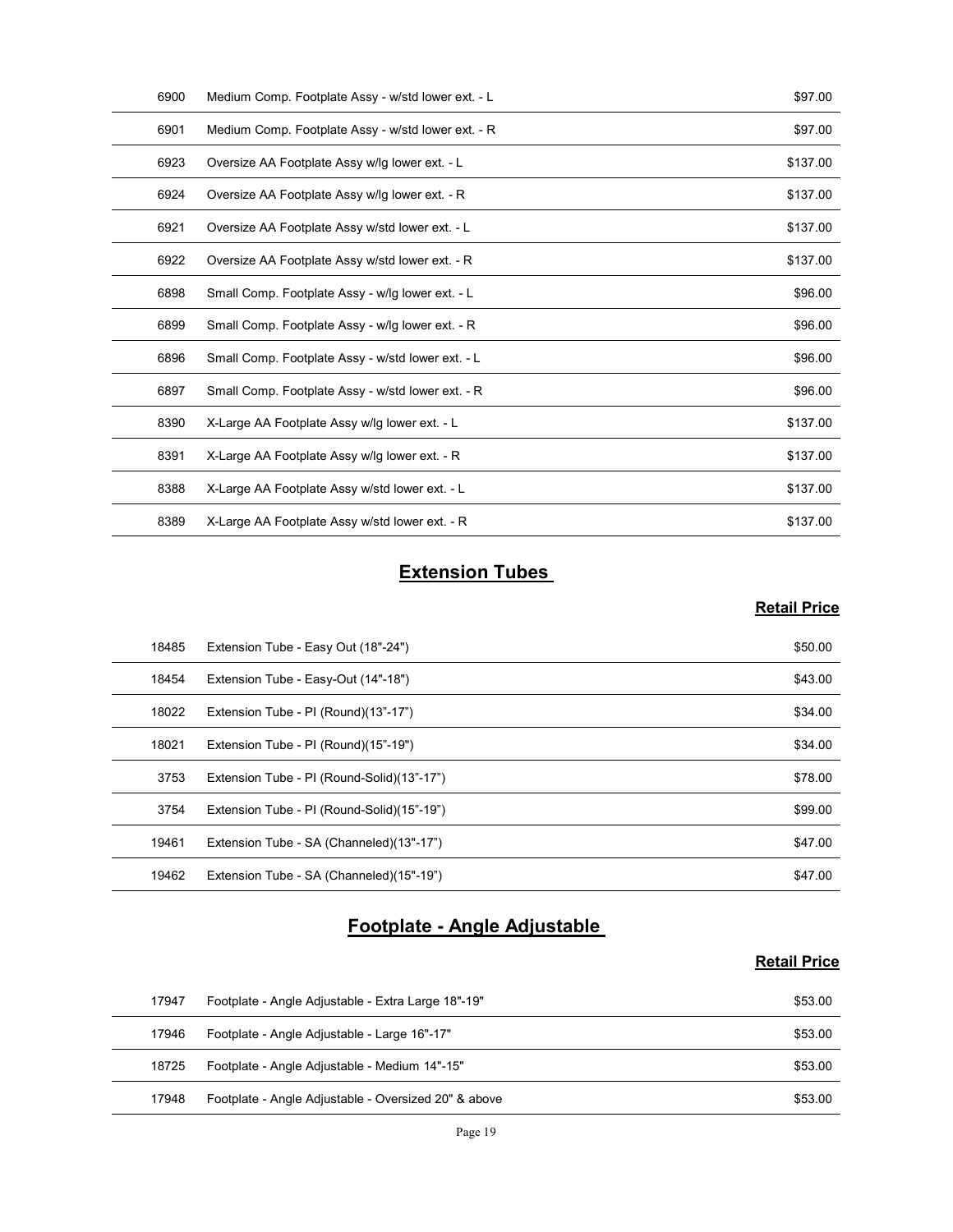#### Footplate - Composite

#### Retail Price

|       | Footplate - Composite                 |                     |
|-------|---------------------------------------|---------------------|
|       |                                       | <b>Retail Price</b> |
| 19687 | Footplate - Composite - Long          | \$40.00             |
| 5969  | Footplate - Composite - Medium 16"    | \$40.00             |
| 5968  | Footplate - Composite - Short 13"-15" | \$40.00             |
|       | <b>Footplate - One Piece</b>          |                     |
|       |                                       | <b>Retail Price</b> |
| 3161  | Footplate - One Piece (PI footrests)  | \$454.00            |
| 3162  | Footplate - One Piece (SA footrests)  | \$454.00            |
|       | <b>Front Rigging Components</b>       |                     |
|       |                                       | <b>Retail Price</b> |

#### Footplate - One Piece

#### **Retail Price**

| 3161 | Footplate - One Piece (PI footrests) | \$454.00 |
|------|--------------------------------------|----------|
| 3162 | Footplate - One Piece (SA footrests) | \$454.00 |

## **Front Rigging Components**

|       |                                                         | <b>Retail Price</b> |
|-------|---------------------------------------------------------|---------------------|
| 19687 | Footplate - Composite - Long                            | \$40.00             |
| 5969  | Footplate - Composite - Medium 16"                      | \$40.00             |
| 5968  | Footplate - Composite - Short 13"-15"                   | \$40.00             |
|       |                                                         |                     |
|       | <b>Footplate - One Piece</b>                            |                     |
|       |                                                         | <b>Retail Price</b> |
| 3161  | Footplate - One Piece (PI footrests)                    | \$454.00            |
| 3162  | Footplate - One Piece (SA footrests)                    | \$454.00            |
|       | <b>Front Rigging Components</b>                         |                     |
|       |                                                         | <b>Retail Price</b> |
| 1390  | 1/4-20(2B) Thick - Nylon Locknut - Black Zinc           | \$3.00              |
| 17919 | 5/16-18(3A) x 2-1/2" with Shank CBHCS - Black Magni 575 | \$3.00              |
| 18698 | 5/16-18(3A) x 3/4" Soft Point Set Screw - Black Zinc    | \$5.00              |
| 8445  | AA Interlocking Plate Assembly - Large                  | \$66.00             |
| 8444  | AA Interlocking Plate Assembly - Small                  | \$66.00             |
| 16443 | Calf Pad Assembly - Large (16"w & up)                   | \$39.00             |
| 9225  | Calf Pad Assembly - Small (12"w-15"w)                   | \$18.00             |
| 19722 | Calf Pad Hanger Assembly - L                            | \$32.00             |
| 19723 | Calf Pad Hanger Assembly - R                            | \$32.00             |
| 17874 | Calf Pad Mounting Bracket                               | \$9.00              |
| 16748 | Clamp for Angle Adjustable Footplate                    | \$40.00             |
| 19451 | Easy-Out - Calf Pad - Assembly - Left                   | \$177.00            |
| 19452 | Easy-Out - Calf Pad - Assembly - Right                  | \$177.00            |
| 18527 | Easy-Out Gel Knee Pad - Assembly w/Hardware (PR)        | \$174.00            |
| 2171  | Footrest plug for Plug in                               | \$15.00             |
| 18189 | Front Rigging Offset Receiver - L                       | \$49.00             |
| 18188 | Front Rigging Offset Receiver - R                       | \$49.00             |
| 9325  | Gel Knee Protectors for ELRs (PR)                       | \$130.00            |
|       | Page 20                                                 |                     |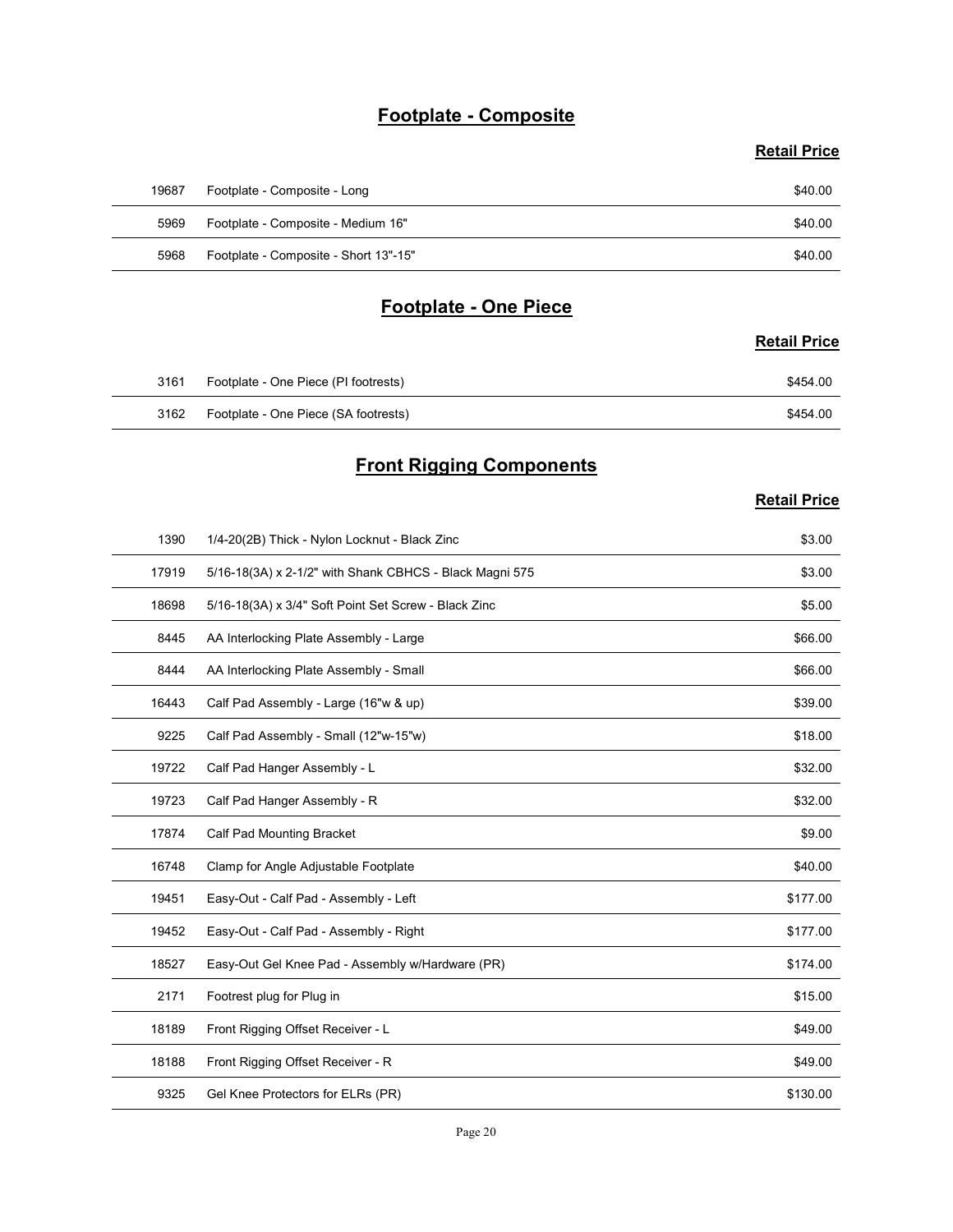| 9691  | Gel Padding for SA 70* (PR)                         | \$134.00            |
|-------|-----------------------------------------------------|---------------------|
| 16761 | Hanger Pivot Pin                                    | \$34.00             |
| 10590 | Heel Loop Adjustable Length                         | \$36.00             |
| 19521 | Knuckle for Angle Adjustable Footplate              | \$36.00             |
| 9274  |                                                     | \$54.00             |
|       | PDG Swing Away Front Rigging Latch ASSY - L         |                     |
| 9273  | PDG Swing Away Front Rigging Latch ASSY - R         | \$54.00             |
|       | <b>Plug in Upper Hangers</b>                        |                     |
|       |                                                     | <b>Retail Price</b> |
|       | 7286 Plug In 70 Deg Upper Assy (EA)                 | \$116.00            |
|       | Swing Away 60* Assemby AA Plate                     |                     |
|       |                                                     | <b>Retail Price</b> |
| 13712 | PDG SA 60° Assy w/AA Footplate (14"-15"w) - L       | \$254.00            |
| 13713 | PDG SA 60° Assy w/AA Footplate (14"-15"w) - R       | \$254.00            |
| 13714 | PDG SA 60° Assy w/AA Footplate (16"-17"w) - L       | \$254.00            |
|       | 13715 PDG SA 60° Assy w/AA Footplate (16"-17"w) - R |                     |

#### Plug in Upper Hangers

#### Retail Price

#### Swing Away 60\* Assemby AA Plate

#### Retail Price

| 10590 | Heel Loop Adjustable Length                           | \$36.00             |
|-------|-------------------------------------------------------|---------------------|
| 19521 | Knuckle for Angle Adjustable Footplate                | \$36.00             |
| 9274  | PDG Swing Away Front Rigging Latch ASSY - L           | \$54.00             |
| 9273  | PDG Swing Away Front Rigging Latch ASSY - R           | \$54.00             |
|       | <b>Plug in Upper Hangers</b>                          |                     |
|       |                                                       | <b>Retail Price</b> |
|       |                                                       |                     |
| 7286  | Plug In 70 Deg Upper Assy (EA)                        | \$116.00            |
|       | <b>Swing Away 60* Assemby AA Plate</b>                |                     |
|       |                                                       | <b>Retail Price</b> |
| 13712 | PDG SA 60° Assy w/AA Footplate (14"-15"w) - L         | \$254.00            |
| 13713 | PDG SA 60° Assy w/AA Footplate (14"-15"w) - R         | \$254.00            |
| 13714 | PDG SA 60° Assy w/AA Footplate (16"-17"w) - L         | \$254.00            |
| 13715 | PDG SA 60° Assy w/AA Footplate (16"-17"w) - R         | \$254.00            |
| 13716 | PDG SA 60° Assy w/AA Footplate (18"-19"w) - L         | \$254.00            |
| 13717 | PDG SA 60° Assy w/AA Footplate (18"-19"w) - R         | \$254.00            |
| 13718 | PDG SA 60° Assy w/AA Footplate (20"w & up) - L        | \$254.00            |
| 13719 | PDG SA 60° Assy w/AA Footplate (20"w & up) - R        | \$254.00            |
|       | <b>Swing Away 60* Assemby Comp Plate</b>              |                     |
|       |                                                       | <b>Retail Price</b> |
| 13720 | PDG SA 60° Assy w/Composite Footplate (13"-15"w) - L  | \$182.00            |
| 13721 | PDG SA 60° Assy w/Composite Footplate (13"-15"w) - R  | \$182.00            |
| 13722 | PDG SA 60° Assy w/Composite Footplate (16"w) - L      | \$182.00            |
| 13723 | PDG SA 60° Assy w/Composite Footplate (16"w) - R      | \$182.00            |
| 13724 | PDG SA 60° Assy w/Composite Footplate (17"w & up) - L | \$182.00            |
| 13725 | PDG SA 60° Assy w/Composite Footplate (17"w & up) - R | \$182.00            |

#### Swing Away 60\* Assemby Comp Plate

| 13715 | PDG SA 60° Assy w/AA Footplate (16"-17"w) - R         | \$254.00            |
|-------|-------------------------------------------------------|---------------------|
| 13716 | PDG SA 60° Assy w/AA Footplate (18"-19"w) - L         | \$254.00            |
| 13717 | PDG SA 60° Assy w/AA Footplate (18"-19"w) - R         | \$254.00            |
| 13718 | PDG SA 60° Assy w/AA Footplate (20"w & up) - L        | \$254.00            |
| 13719 | PDG SA 60° Assy w/AA Footplate (20"w & up) - R        | \$254.00            |
|       |                                                       |                     |
|       | <b>Swing Away 60* Assemby Comp Plate</b>              | <b>Retail Price</b> |
| 13720 | PDG SA 60° Assy w/Composite Footplate (13"-15"w) - L  | \$182.00            |
| 13721 | PDG SA 60° Assy w/Composite Footplate (13"-15"w) - R  | \$182.00            |
| 13722 | PDG SA 60° Assy w/Composite Footplate (16"w) - L      | \$182.00            |
| 13723 | PDG SA 60° Assy w/Composite Footplate (16"w) - R      | \$182.00            |
| 13724 | PDG SA 60° Assy w/Composite Footplate (17"w & up) - L | \$182.00            |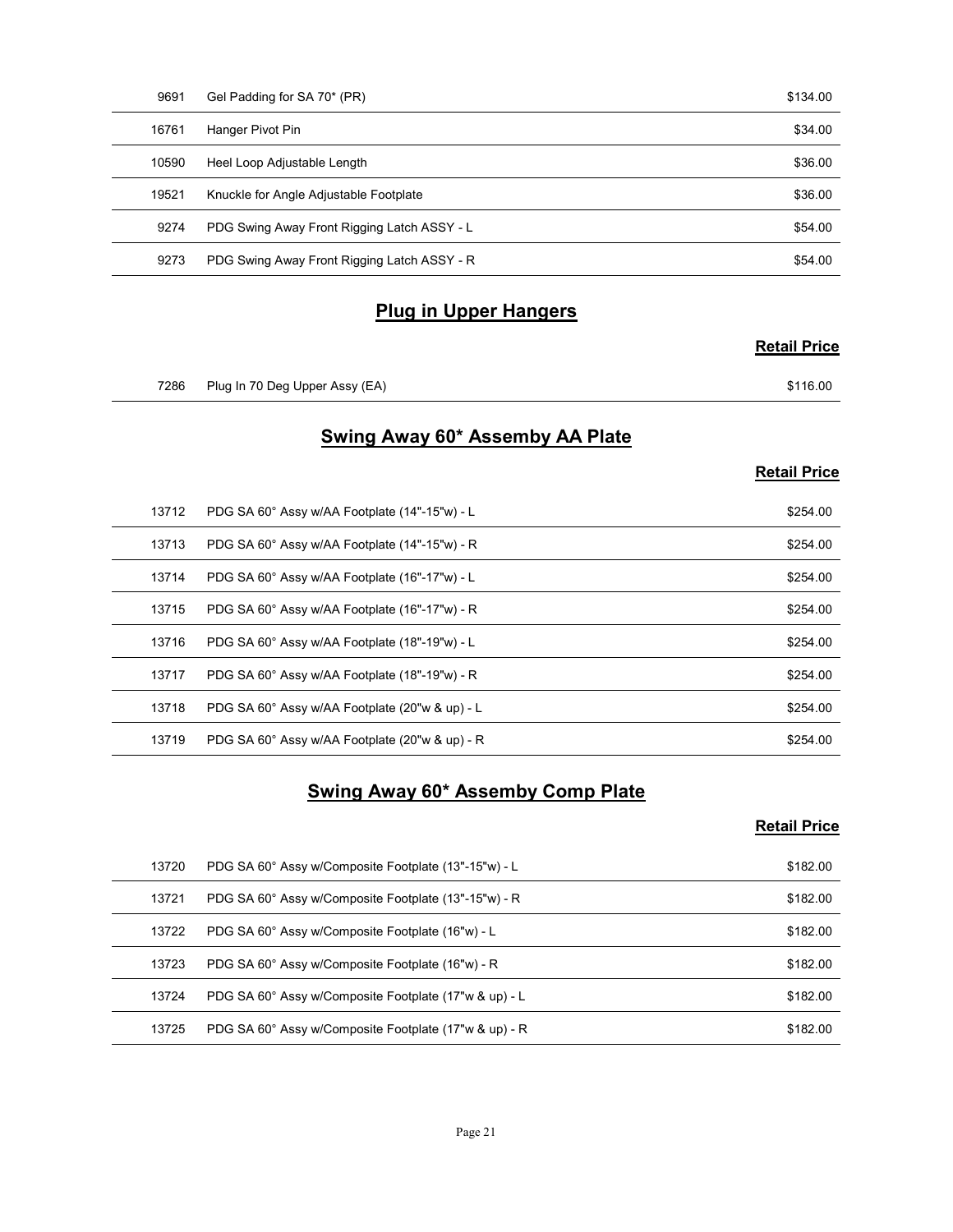#### Swing Away 70\* Assemby AA Plate

#### **Retail Price**

|       | <b>Swing Away 70* Assemby AA Plate</b>                |                     |
|-------|-------------------------------------------------------|---------------------|
|       |                                                       | <b>Retail Price</b> |
| 13696 | PDG SA 70° Assy w/AA Footplate (14"-15"w) - L         | \$254.00            |
| 13697 | PDG SA 70° Assy w/AA Footplate (14"-15"w) - R         | \$254.00            |
| 13698 | PDG SA 70° Assy w/AA Footplate (16"-17"w) - L         | \$254.00            |
| 13699 | PDG SA 70° Assy w/AA Footplate (16"-17"w) - R         | \$254.00            |
| 13700 | PDG SA 70° Assy w/AA Footplate (18"-19"w) - L         | \$254.00            |
| 13701 | PDG SA 70° Assy w/AA Footplate (18"-19"w) - R         | \$254.00            |
| 13702 | PDG SA 70° Assy w/AA Footplate (20"w & up) - L        | \$254.00            |
| 13703 | PDG SA 70° Assy w/AA Footplate (20"w & up) - R        | \$254.00            |
|       | <b>Swing Away 70* Assemby Comp Plate</b>              |                     |
|       |                                                       | <b>Retail Price</b> |
| 13704 | PDG SA 70° Assy w/Composite Footplate (13"-15"w) - L  | \$182.00            |
| 13705 | PDG SA 70° Assy w/Composite Footplate (13"-15"w) - R  | \$182.00            |
| 13706 | PDG SA 70° Assy w/Composite Footplate (16"w) - L      | \$182.00            |
| 13707 | PDG SA 70° Assy w/Composite Footplate (16"w) - R      | \$182.00            |
| 13708 | PDG SA 70° Assy w/Composite Footplate (17"w & up) - L | \$182.00            |
|       | PDG SA 70° Assy w/Composite Footplate (17"w & up) - R | \$182.00            |

#### Swing Away 70\* Assemby Comp Plate

#### Retail Price

| 13699 | PDG SA 70° Assy w/AA Footplate (16"-17"w) - R           | \$254.00            |
|-------|---------------------------------------------------------|---------------------|
| 13700 | PDG SA 70° Assy w/AA Footplate (18"-19"w) - L           | \$254.00            |
| 13701 | PDG SA 70° Assy w/AA Footplate (18"-19"w) - R           | \$254.00            |
| 13702 | PDG SA 70° Assy w/AA Footplate (20"w & up) - L          | \$254.00            |
| 13703 | PDG SA 70° Assy w/AA Footplate (20"w & up) - R          | \$254.00            |
|       | <b>Swing Away 70* Assemby Comp Plate</b>                |                     |
|       |                                                         | <b>Retail Price</b> |
| 13704 | PDG SA 70° Assy w/Composite Footplate (13"-15"w) - L    | \$182.00            |
| 13705 | PDG SA 70° Assy w/Composite Footplate (13"-15"w) - R    | \$182.00            |
| 13706 | PDG SA 70° Assy w/Composite Footplate (16"w) - L        | \$182.00            |
| 13707 | PDG SA 70° Assy w/Composite Footplate (16"w) - R        | \$182.00            |
| 13708 | PDG SA 70° Assy w/Composite Footplate (17"w & up) - L   | \$182.00            |
| 13709 | PDG SA 70° Assy w/Composite Footplate (17"w & up) - R   | \$182.00            |
|       | <b>Swing Away Adapter</b>                               |                     |
|       |                                                         | <b>Retail Price</b> |
| 2642  | B/S SA front rigging adapter (Square) w/ sector block-L | \$117.00            |
| 2645  | B/S SA front rigging adapter (Square) w/ sector block-R | \$117.00            |
| 18034 | Sector Block Assembly - L                               | \$26.00             |
|       | Sector Block Assembly - R                               | \$26.00             |

#### **Swing Away Adapter**

#### **Retail Price**

| 13708 | PDG SA 70° Assy w/Composite Footplate (17"w & up) - L   | \$182.00            |
|-------|---------------------------------------------------------|---------------------|
| 13709 | PDG SA 70° Assy w/Composite Footplate (17"w & up) - R   | \$182.00            |
|       | <b>Swing Away Adapter</b>                               |                     |
|       |                                                         | <b>Retail Price</b> |
| 2642  | B/S SA front rigging adapter (Square) w/ sector block-L | \$117.00            |
| 2645  | B/S SA front rigging adapter (Square) w/ sector block-R | \$117.00            |
| 18034 | Sector Block Assembly - L                               | \$26.00             |
| 18035 | Sector Block Assembly - R                               | \$26.00             |
|       | <b>Swing Away ELR Assembly AA Plate</b>                 | <b>Retail Price</b> |
| 13777 | PDG SA ELR Assy w/AA Footplate (14"-15"w) - L           | \$409.00            |
| 13778 | PDG SA ELR Assy w/AA Footplate (14"-15"w) - R           | \$409.00            |
|       | Page 22                                                 |                     |
|       |                                                         |                     |
|       |                                                         |                     |

#### Swing Away ELR Assembly AA Plate

| 13777 | PDG SA ELR Assy w/AA Footplate (14"-15"w) - L | \$409.00 |
|-------|-----------------------------------------------|----------|
| 13778 | PDG SA ELR Assy w/AA Footplate (14"-15"w) - R | \$409.00 |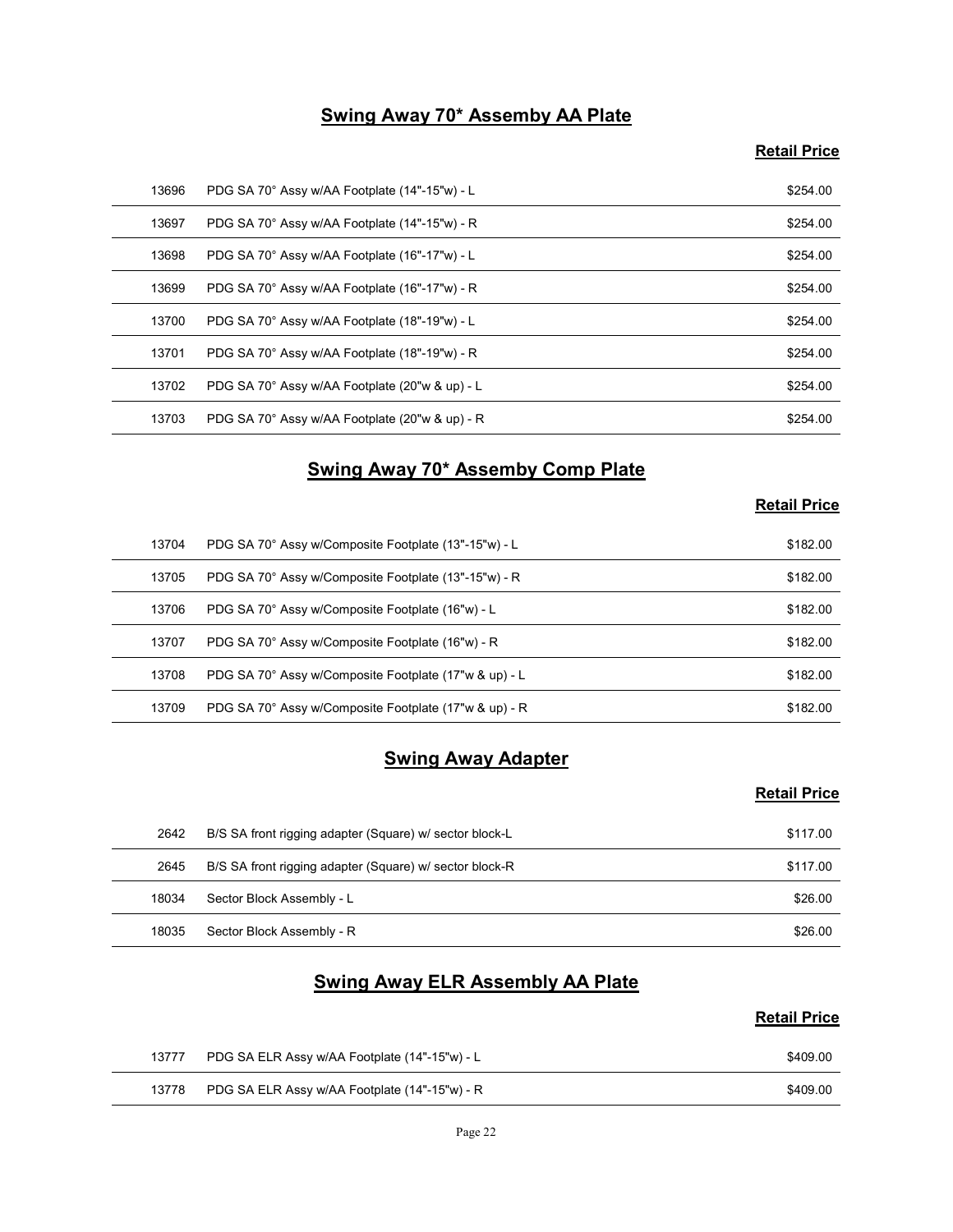| 13779          | PDG SA ELR Assy w/AA Footplate (16"-17"w) - L         | \$409.00            |
|----------------|-------------------------------------------------------|---------------------|
| 13780          | PDG SA ELR Assy w/AA Footplate (16"-17"w) - R         | \$409.00            |
| 13781          | PDG SA ELR Assy w/AA Footplate (18"-19"w) - L         | \$409.00            |
| 13782          | PDG SA ELR Assy w/AA Footplate (18"-19"w) - R         | \$409.00            |
| 13783          | PDG SA ELR Assy w/AA Footplate (20"w & up) - L        | \$409.00            |
| 13784          | PDG SA ELR Assy w/AA Footplate (20"w & up) - R        | \$409.00            |
|                | <b>Swing Away ELR Assembly Comp Plate</b>             |                     |
|                |                                                       | <b>Retail Price</b> |
| 13785          | PDG SA ELR Assy w/Composite Footplate (13"-15"w) - L  | \$338.00            |
| 13786          | PDG SA ELR Assy w/Composite Footplate (13"-15"w) - R  | \$338.00            |
| 13787          | PDG SA ELR Assy w/Composite Footplate (16"w) - L      | \$338.00            |
|                | PDG SA ELR Assy w/Composite Footplate (16"w) - R      | \$338.00            |
|                |                                                       |                     |
| 13788<br>13789 | PDG SA ELR Assy w/Composite Footplate (17"w & up) - L | \$338.00            |

#### Swing Away ELR Assembly Comp Plate

#### Retail Price

| 13779 | PDG SA ELR Assy w/AA Footplate (16"-17"w) - L         | \$409.00            |
|-------|-------------------------------------------------------|---------------------|
| 13780 | PDG SA ELR Assy w/AA Footplate (16"-17"w) - R         | \$409.00            |
| 13781 | PDG SA ELR Assy w/AA Footplate (18"-19"w) - L         | \$409.00            |
| 13782 | PDG SA ELR Assy w/AA Footplate (18"-19"w) - R         | \$409.00            |
| 13783 | PDG SA ELR Assy w/AA Footplate (20"w & up) - L        | \$409.00            |
| 13784 | PDG SA ELR Assy w/AA Footplate (20"w & up) - R        | \$409.00            |
|       | <b>Swing Away ELR Assembly Comp Plate</b>             |                     |
|       |                                                       | <b>Retail Price</b> |
| 13785 | PDG SA ELR Assy w/Composite Footplate (13"-15"w) - L  | \$338.00            |
| 13786 | PDG SA ELR Assy w/Composite Footplate (13"-15"w) - R  | \$338.00            |
| 13787 | PDG SA ELR Assy w/Composite Footplate (16"w) - L      | \$338.00            |
| 13788 | PDG SA ELR Assy w/Composite Footplate (16"w) - R      | \$338.00            |
| 13789 | PDG SA ELR Assy w/Composite Footplate (17"w & up) - L | \$338.00            |
| 13790 | PDG SA ELR Assy w/Composite Footplate (17"w & up) - R | \$338.00            |
|       | <b>Swing Away Upper Hangers</b>                       |                     |
|       |                                                       | <b>Retail Price</b> |
|       | PDG SA 60° Assy, Upper Hanger - L                     | \$112.00            |
| 10536 | PDG SA 60° Assy, Upper Hanger - R                     | \$112.00            |
| 10537 |                                                       |                     |
| 7314  | PDG SA 70° Assy, Upper Hanger - L (inc 13387, 1391)   | \$117.00            |
| 7315  | PDG SA 70° Assy, Upper Hanger - R (Inc #13387, 1391)  | \$117.00            |
| 9095  | PDG SA ELR Assy, Upper Hanger - L                     | \$267.00            |
| 9094  | PDG SA ELR Assy, Upper Hanger - R                     | \$267.00            |

### **Swing Away Upper Hangers**

| 13786 | PDG SA ELR Assy w/Composite Footplate (13"-15"w) - R  | \$338.00                        |
|-------|-------------------------------------------------------|---------------------------------|
| 13787 | PDG SA ELR Assy w/Composite Footplate (16"w) - L      | \$338.00                        |
| 13788 | PDG SA ELR Assy w/Composite Footplate (16"w) - R      | \$338.00                        |
| 13789 | PDG SA ELR Assy w/Composite Footplate (17"w & up) - L | \$338.00                        |
| 13790 | PDG SA ELR Assy w/Composite Footplate (17"w & up) - R | \$338.00                        |
|       |                                                       |                                 |
|       | <b>Swing Away Upper Hangers</b>                       |                                 |
| 10536 | PDG SA 60° Assy, Upper Hanger - L                     | <b>Retail Price</b><br>\$112.00 |
| 10537 | PDG SA 60° Assy, Upper Hanger - R                     | \$112.00                        |
| 7314  | PDG SA 70° Assy, Upper Hanger - L (inc 13387, 1391)   | \$117.00                        |
| 7315  | PDG SA 70° Assy, Upper Hanger - R (Inc #13387, 1391)  | \$117.00                        |
| 9095  | PDG SA ELR Assy, Upper Hanger - L                     | \$267.00                        |